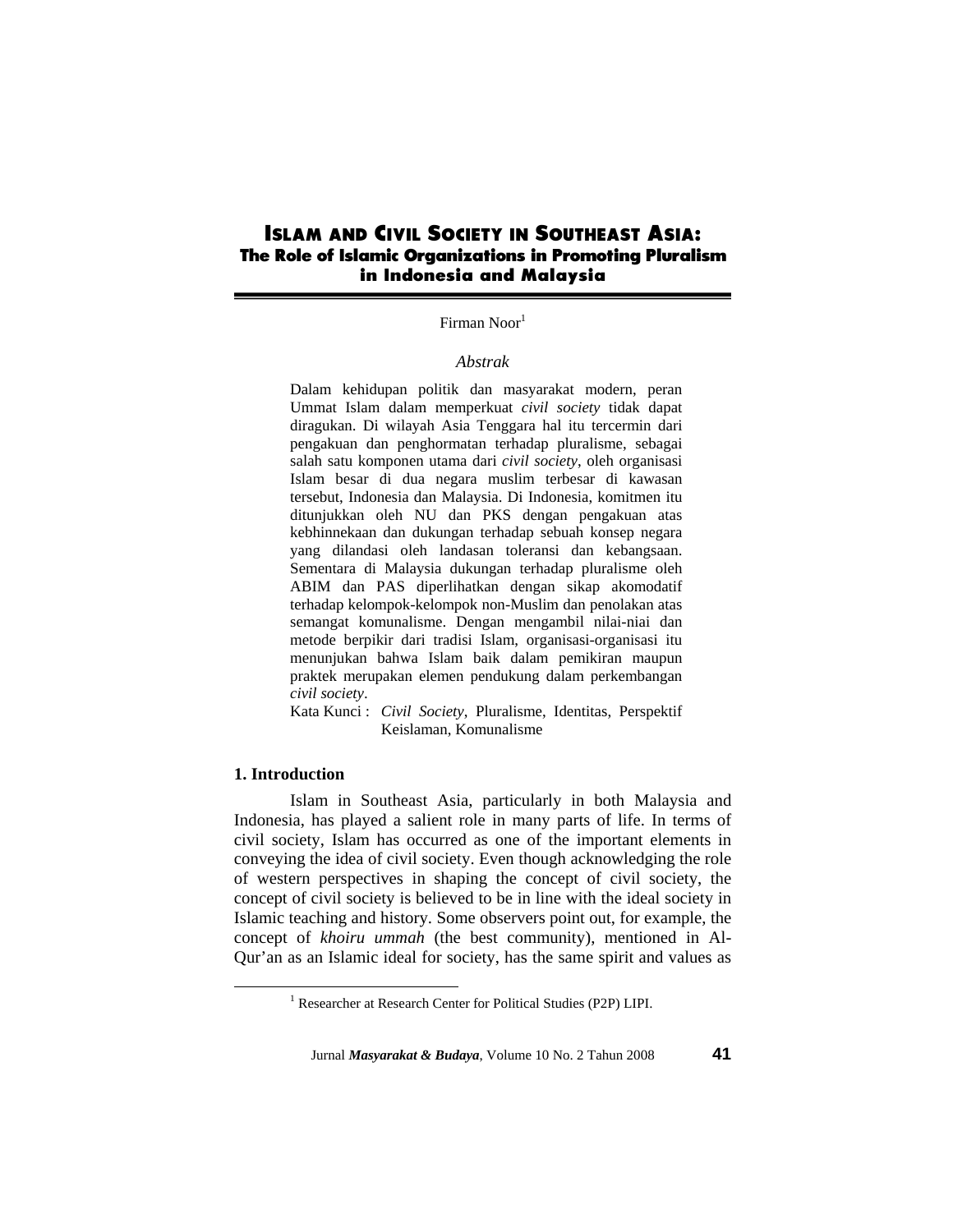the concept of "civil". Meanwhile, in terms of Islamic history, they indicate the Medina State as an example of Islamic entity that was filled with the spirit of civil society (Madjid, 1996: 51-55), (Rahardjo, 1996: 1-16). Such interpretation has later on not only enriched new insight about the concept of civil society, but also inspired some Islamic activists to act in shaping civil society. Significantly, Islamic organizations have been influential in developing civil society.

This paper will examine the role of Islamic organizations in civil society, particularly in the context of promoting values of pluralism in Indonesia and Malaysia from the middle to 1970s to the 1990s. Since pluralism is one of the main inherent values in civil society, which will be defined below, the exploration of this value is important. It can be used as an indicator to demonstrate the commitment of Islam and its organization toward civil society and pluralism. For that purpose this paper will examine *firstly*, each organization's perspectives to pluralism and *secondly*, their actions in promoting values of pluralism. Four prominent Islamic organizations in Malaysia and Indonesia will be discussed. Those organizations are Nahdatul Ulama (NU), Partai Keadilan Sejahtera (PKS), Angkatan Belia Islam Malaysia (ABIM) and Parti Islam Se-Malaysia (PAS). The main reason for choosing those organizations is basically because they represent mainstream concepts, including the way of thoughts, methods, and objectives in both Indonesia and Malaysia. They also represent both political and cultural domain, which can be used to explore the existence of civil society (Culla, 1999). Meanwhile, from the period of 1970's up until the 1990's was an important period, during which some crucial movements were created by those organizations dealing with pluralism.

### **2. Civil Society and Pluralism**

 In this paper, civil society is considered as a kind of society that exists in the public sphere between family and the state. It was Hegel who firstly found the difference between state and society. Alexei de Tocqueville' thoughts, however, uses the same terminology and later influences most of the civil society's contemporary theories and movements. Basically, in de Tocqueville' idea, civil society has a main agenda to counter-balance the state in order to protect and to achieve people's interests (Cohen and Arato, 1992: 1-26). According to some observers, this kind of society believes in some norms such as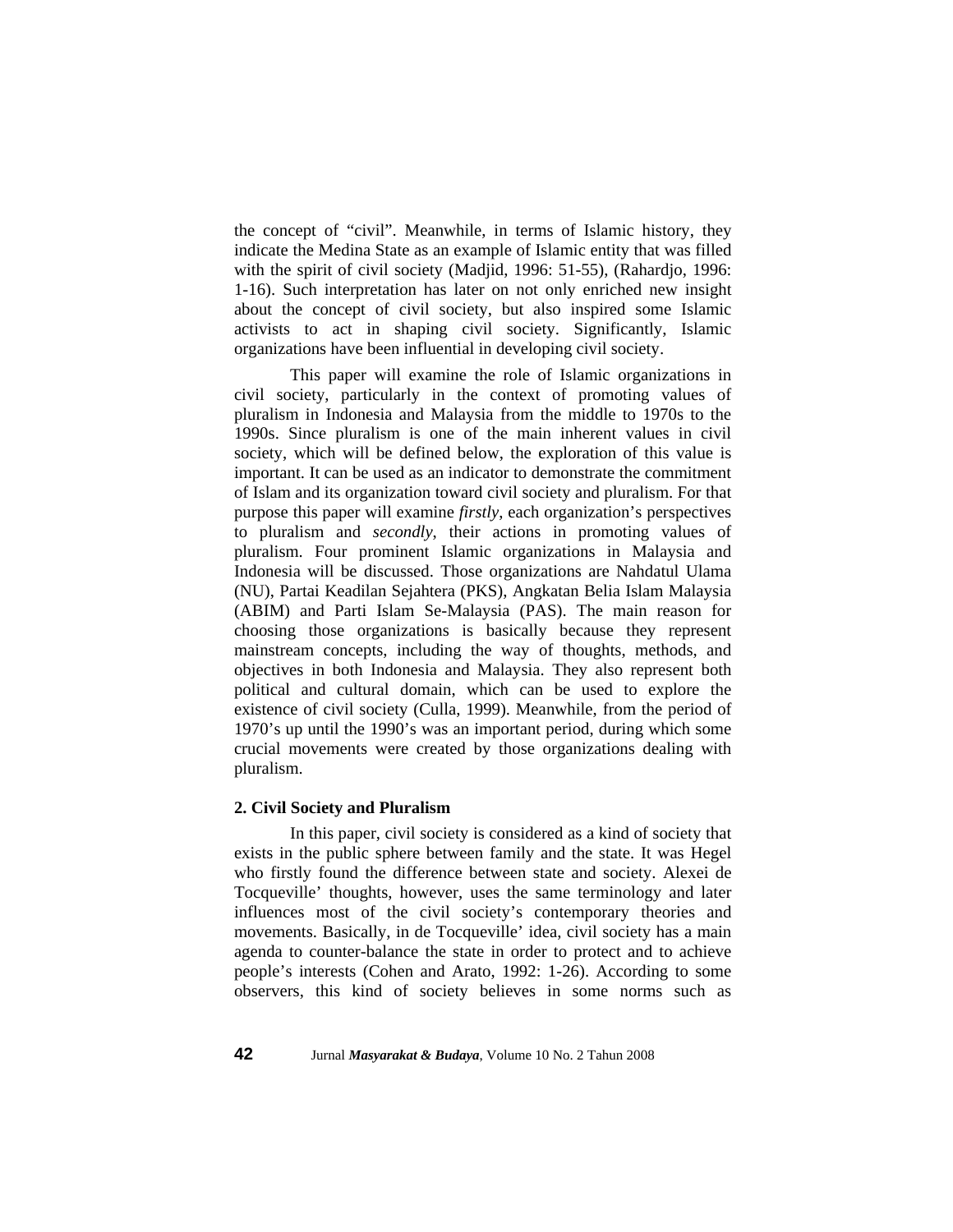egalitarianism, individual freedom, responsibility, rule of law and honoring pluralism (Keane, 1998; Seligman, 1992). Valuing pluralism is one of the central norms considering that any decisions in such society have to be made on the basis of "common will" from all of the members. Pluralism also becomes a salient value related to the spirit of equality and justice in civil society (Leifer, 1995: 354-360). Under those kind of values everybody will be given the same opportunities based on their abilities and achievement and not because of heredity or primordial backgrounds (Luth, 2002: 63-65).

According to Giddens, pluralism is related to the equal coexistence of several sub-cultures within a given society (Giddens, 1989: 271-272, 737). Giddens indicates that "plural society" always consist of several ethnic groups which have differences among them in terms of language, history, religion and adornment (*Ibid*: 244). Meanwhile, Suseno stated that pluralism in the context of society is related to the willingness to develop values of respecting differences and tolerance between communities (Suseno in Culla: 1999, 190-191). Moreover, according to Roche, pluralism is always related to the democratic attitudes in honoring individual autonomy (Roche in Nash, 2002: 212). Thus, promoting pluralism in this paper is related to a mindset of honoring differences among people (in terms of cultural, race or religion) and including the willingness to make relation and develop tolerance between people.

In terms of honoring pluralism, Islam considers it as a main part of its message to humankind. This is because some of the verses in the Al-Qur'an and also the experiences of The Prophet clearly urge Muslims to honor this norm (Bakar in Nakamura, Siddique, Bajunid: 2001, 164-176). Furthermore, although some scholars, such as Cohen and Arato, tend to separate civil society and political society (Cohen and Arato: 1992), the group that seek and exercise power, including political parties, in general civil society is regarded as a domain between family and the state which has an intention to the political development and political activities in order to support a conducive condition for its advance, where political parties is part of it (Keane, 1998; Seligman, 1992). In this regard, this paper believes that political parties can be considered as an element inside the civil society.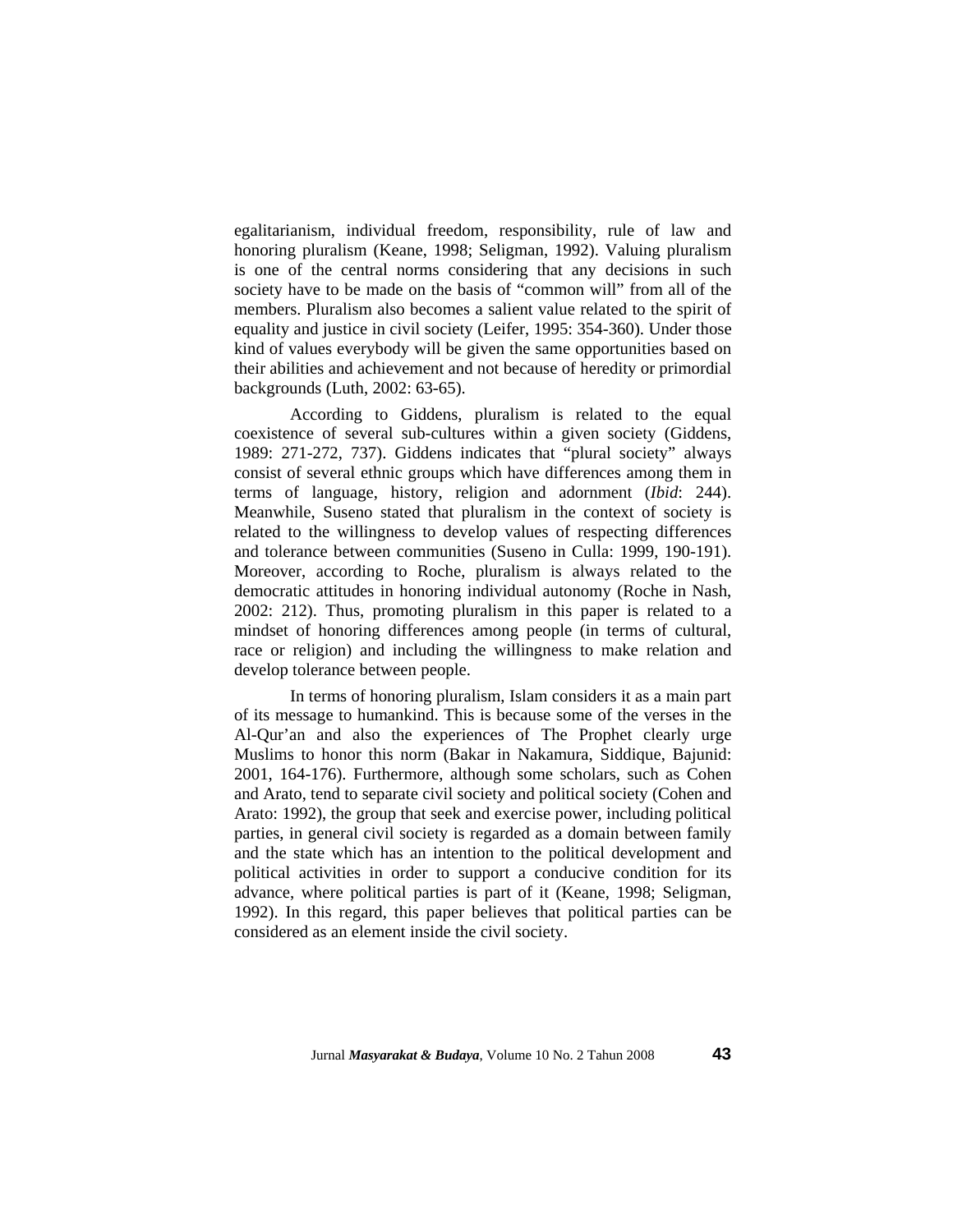# **3. Indonesia**

 As a country that consists of many ethnic groups, religions, ethnicities, customs and belief systems, plurality in Indonesia has become an unavoidable reality. In this circumstance, tolerance and acknowledgment of pluralism finds its relevance. Speaking about the development of pluralism in Indonesia usually relates to the commitment to the nation state. In the practical context, it is parallel with the attempts to defend Pancasila, UUD 1945 (the constitution) and establishing good relation with many other elements of the nation. From the 1980's until now, Islamic organizations in Indonesia have clearly demonstrated their commitment toward those attempts. In doing so, those organizations have implemented Islamic texts and the products of religious interpretation (*ijtihad*) as a basis of their thoughts and movements. Moreover, in order to reach their ideals, those organizations use both cultural (non-politics) and structural (politics) means. Meanwhile, their main focus in dealing with promoting values of pluralism related to some attempts such as preserving national harmony, improving tolerant attitudes and equality, developing inter-religious dialogue and refusing religious radicalism. In the next section, this paper will examine thoughts and movements of two influential Islamic organizations in Indonesia today, NU and PKS.

# **3.1. Nahdlatul Ulama**

 Nahdatul Ulama (NU) is one of the two largest Islamic social organizations in Indonesia. This traditionalist Muslim organization was established in Surabaya on 31st January 1926 as a reaction to the emergence of Islamic reformist movements in Indonesia. Its social basis is the *pesantren* (the place of student who learns religion) and Muslims in rural areas (Anam, 1985). NU's stated purposes are mostly to maintain Islamic traditional teachings, such as the teachings of four *mazhabs* (schools of law), care of saints' cemeteries, practice of *Sufism* and *shalawatan* (odes to Muhammad) (Bruinessen, 1995). Some aims of this organization are the improvement of textbooks to determine whether they are appropriate to study, propagation of Islam based on the teachings of four Sunni schools of law, management of mosques, prayer houses and dormitories, looking after orphans and the poor. In 1984, NU declared to return to its original purpose as a social-religious organization, after joining political practice for decades. During its existence, NU has been known as an Islamic organization, which is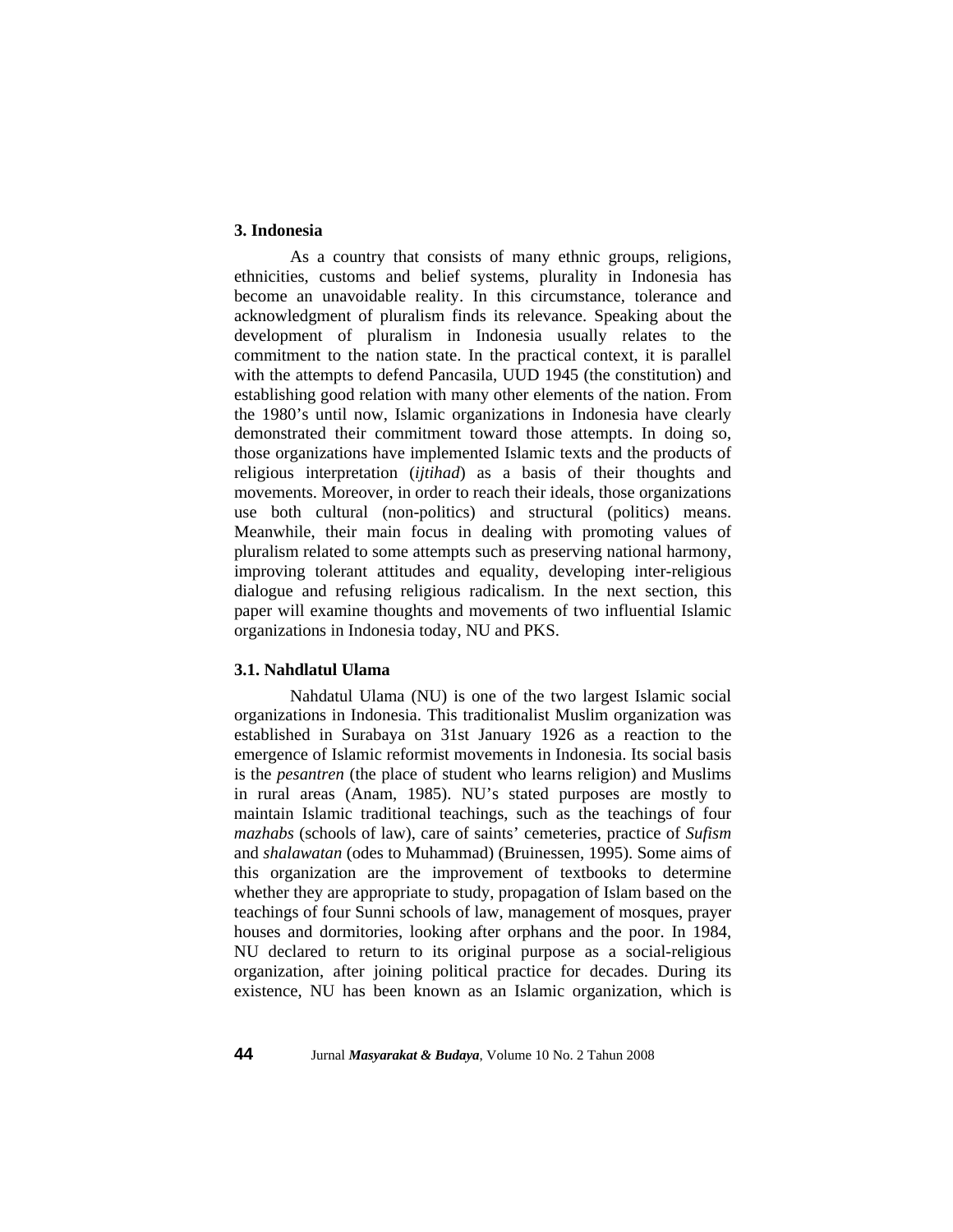committed to nationalistic values and also enhanced tolerance of native cultures, *abangan* (nominal-Muslim) and non-Muslim groups.

# *a. NU's Perspective Toward Values of Pluralism*

 NU's perspectives about pluralism have their basis in *Fiqh* (Islamic jurisprudences). This jurisprudence is a set of *ulama* (Islamic scholars) interpretations about Al-Qur'an and *hadiths*. Related to this, Fajrul Falakh explains that NU adheres to five basic principles of public interest as basic necessities of human beings, such as *hifz al-din* (the protection of religious consciousness and observances); *hifzh al-nafs* (the protection of life*), hifzh al-aql* (the protection of thought and freedom opinion), *hifz al-amwal* (the protection of property) and *hifz alnasl* (the right to enter into marriage and the protection of reproductive rights). Such principles become a basis for NU's visions of brotherhood dealing with the existence of every Muslim in the world. This concept is called "three brotherhoods", which are *ukhuwah Islamiyah* (brotherhood among Muslims), *ukhuwah wathaniyah* (brotherhood among citizens) and *ukhuwah basyariyah* (brotherhood among human beings). With the emphasis on brotherhood among citizens and human beings, this basis became the main reason for NU to develop awareness of pluralism among its members (Falakh in Nakamura, Siddique, Bajunid, 2001: 35- 37).

Based on its *fiqh* teachings, NU urges its members to spread out values of brotherhood and enhance toleration of all ethnic and religious minorities in Indonesia. One reflection of this teaching is NU's strong commitment to uphold and carry out Pancasila. In NU's opinion, Pancasila is a tolerant and acceptable ideology for every citizen, which is not only in line with the spirit of Islam but also a rational consequence of the commitment to establish a plural state like Indonesia (Sitompul, 1994: 90). In terms of state-society relations, by accepting Pancasila as a sole ideology, NU considers Pancasila as an open ideology where every citizen are guaranteed to have the same right to contribute ideas and preferences to enrich the understanding and implementation of Pancasila. In NU's opinion, this will make the essence of honoring plurality in Pancasila more apparent.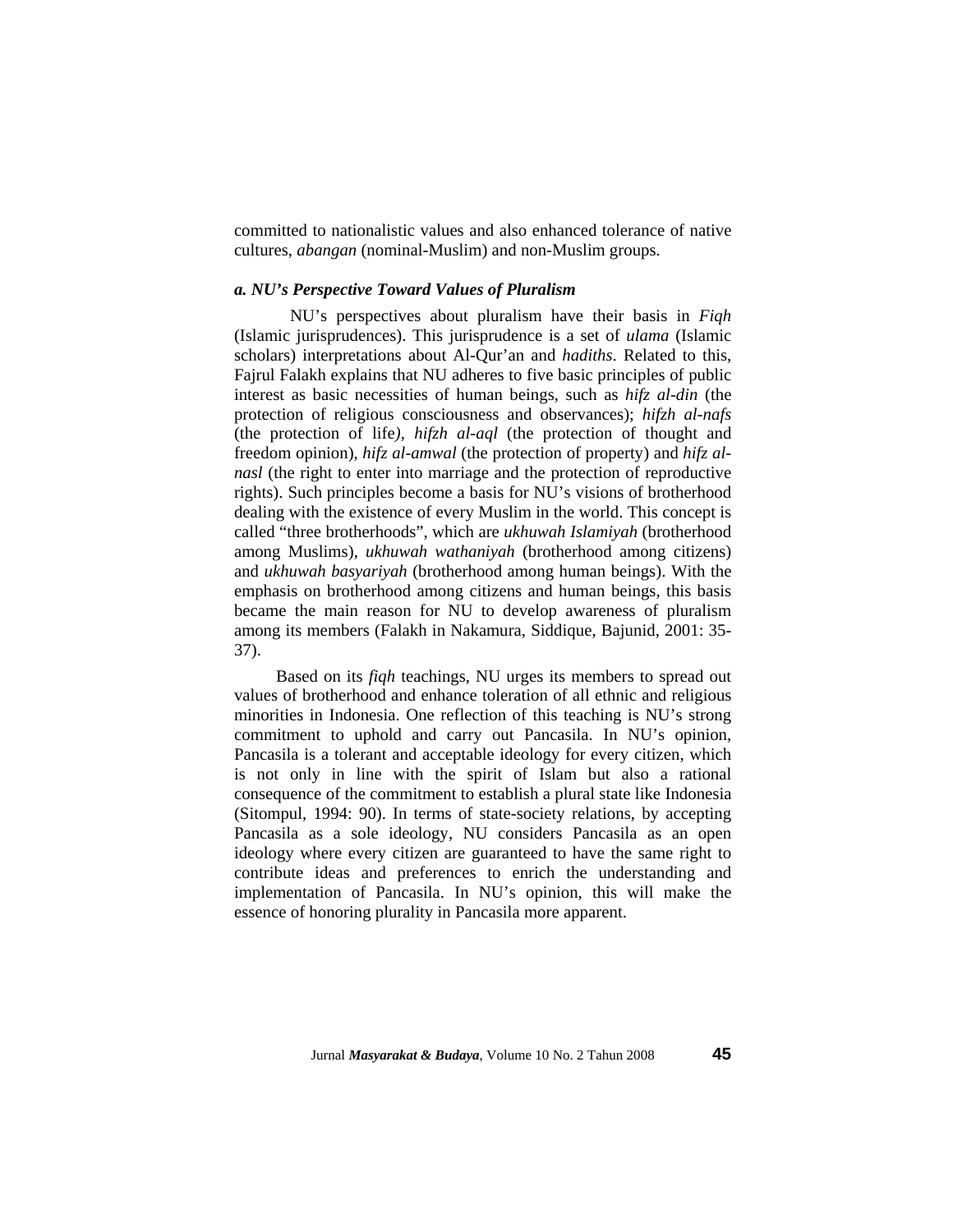# *b. NU's Commitment Toward Pluralism, Pancasila and National Values*

 The manifestation of NU's in dealing with pluralism and national values could be seen from its activities in the 1940's, when NU officially agreed to accept Pancasila as the basis of the state. In the 1950's, despite NU being part of an Islamic faction that proposed Syari'ah to become foundation of the state, this interest eventually faded. In fact, later on, NU accepted Sukarno's concept of NASAKOM (*Nasionalis, Agama, Komunis*), which acknowledged the existence of nationalism, Islamism together with communism in Indonesia. During the 1960's until the 1980's, in the New Order period, NU played an insignificant role in promoting pluralism, mainly because of its focus in the political arena under the banner of *Partai Persatuan Pembangunan* (United Development Party).

NU's commitment toward pluralism and nationalistic values gained its momentum after 1980, particularly since the 27<sup>th</sup> *Muktamar* (Annual Meeting) of NU in Situbondo in 1984. On that occasion, NU's stipulated policies were: *first*, to return to *Khittah* (the original spirit of the organization); and *second*, to accept Pancasila as the basis for the organization and the sole principle for the state. By stipulating this policy, NU has officially retreated from the political arena (meaning officially out of PPP), and will only focus on social and religious affairs (Marijan, 1992). As a consequence, NU will have more time to empower and develop society by a cultural approach, including establishing cultural links with other civilian and non-Muslim organizations in order to enhance "civil society" and promoting pluralism in Indonesia. During the 1990's, NU has been popularly known as an organization that provided many forums for spiritual solidarity, including many seminars and conferences on values of pluralism and inter-religious communications. Because of such commitment, some international organizations have acknowledged NU as a committed religious organization to pluralism. In the Asia Pacific region, for example, this was reflected by an invitation to attend the Oslo Meeting**.** The main aim of this meeting was to promote interreligious communication in order create harmony among people in the world (Falakh in Wahid, 1999: 62-63). Moreover, by accepting Pancasila as the sole basis, NU has showed its strong commitment toward national values (*nilai-nilai kebangsaan*) and also national plurality (*kemajemukan bangsa*) (Sitompul, 1994: 90).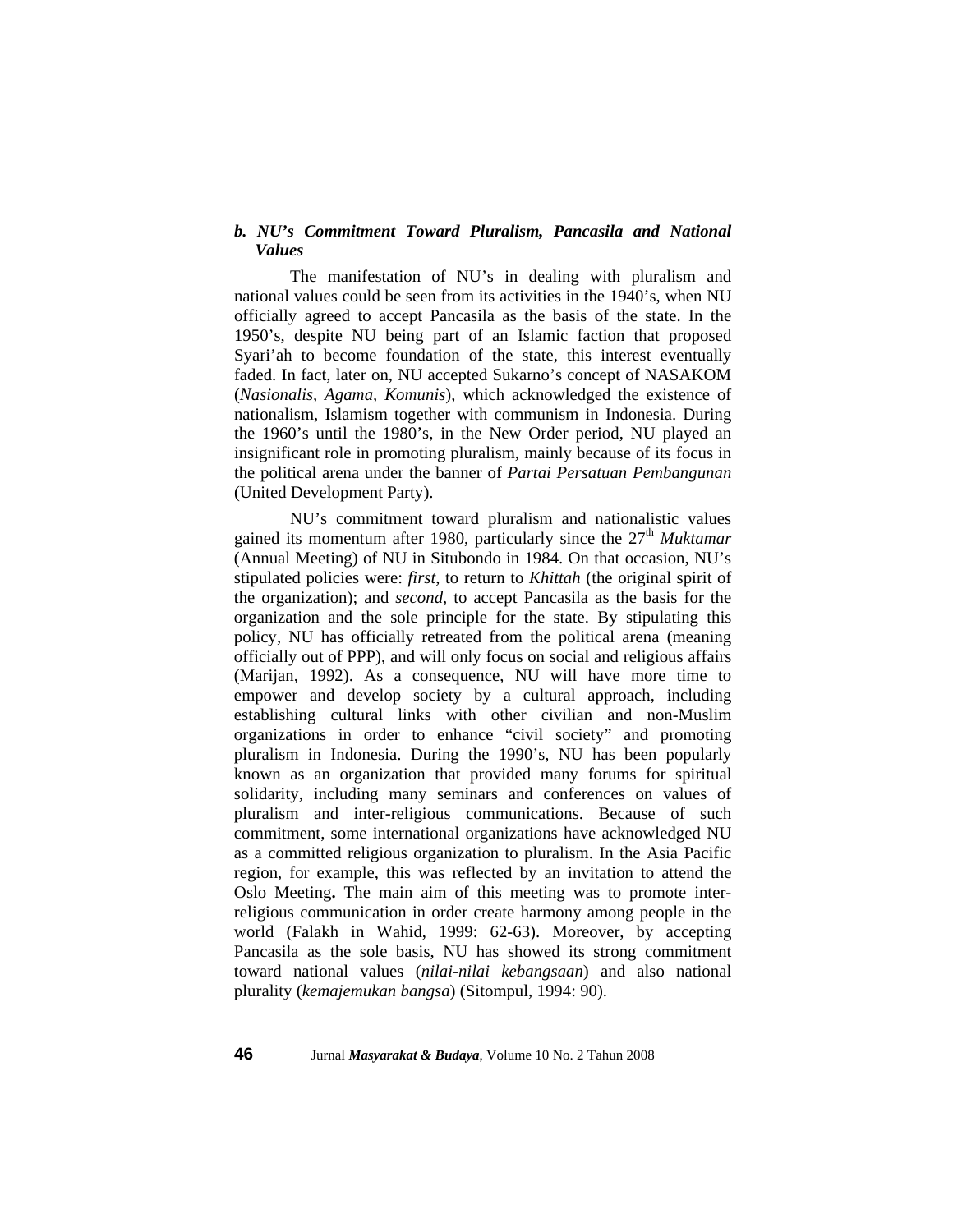Related to NU's commitment toward Pancasila, eight years later in 1992 NU held a *Rapat Akbar* (Great Meeting) in Parkir Timur Senayan, Jakarta. Around 150,000 members of NU from many provinces attended this meeting. The main purpose of this occasion was to restate NU's loyalty toward Pancasila, UUD 1945 (constitution) and democracy. According to Ramage, one of the main reasons for this rally was that NU wanted to prove that Islam was a supportive element for non-sectarian groups in Indonesia, and NU would stand behind Pancasila and reject the tendency toward religious fundamentalism (Ramage, 1995: 57-58). This is considered to be the biggest occasion that has ever been held by a non-governmental organization in Indonesia, NU actually also demonstrated to all Indonesian about its national commitment toward pluralism.

In the reform era, NU's commitment to Pancasila, pluralism values and democracy reflected in the establishment of National Awakening Party (PKB). Endorsed by its members, some NU leaders established PKB, which later become one of the prominent and largest parties in Indonesia. Even though it was established by *Ulama*, this party adopted Pancasila as its basis (*Asas*), showing the consistency of the NU's *Ulama* to adopt Pancasila as socio-political values. The use of the terminology "*Bangsa*" (Nation) not *Ummat* (Islamic Community) as the party's name also reflected NU's commitment in creating a party that could be accepted by all Indonesian regardless of their ethnic and religious backgrounds (Wahid in Muhammad, 1998: 6). As a reflection of such commitment, PKB has performed some actions that show its awareness of pluralism and national values (Setiawan and Nainggolan, 2004: 267) such as willingness to maintain good relations with non-Muslim political parties, namely the *Partai Demokrasi Kasih Bangsa*/PDKB (National Peace and Democratic Party) and rejecting the idea of laying back the seven words "*kewajiban menjalankan syariah Islam bagi para pemeluk-pemeluknya*" (the obligation for adherents of Islam to implement the Islamic law) into the Constitution (Basalim, 2002: 93-94).

# **3.2.** *Partai Keadilan Sejahtera*

*Partai Keadilan Sejahtera* (PKS) or *Prosperous Justice Party* was established by Islamic intellectual activist community, who were also known as *aktivis dakwah* (Islamic missionary activists). This community appeared in the late 1970's, particularly after the New Order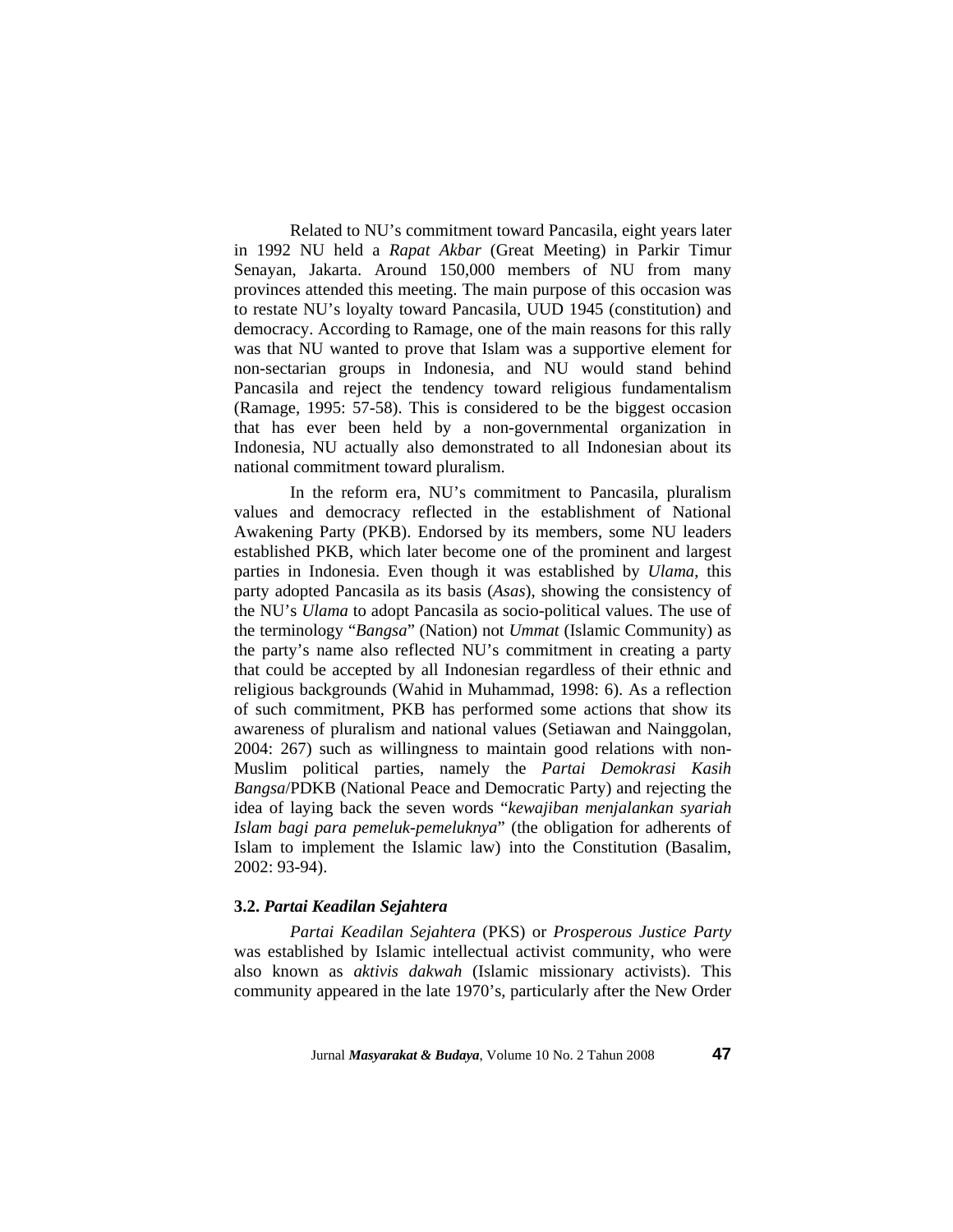stipulated the policy of Normalization of Campus Activities (*Normalisasi Kehidupan Kampus*), which restricted student political activities and movements (Damanik, 2002: 42; Kamarudin, 2003: 73). In the 1980's this community, which was also known as *tarbiyah* (study group) movement, grew underground in Islamic institutions in some famous public universities (Siddiq, 2003; Amir, 2003: 83-90). In terms of ideology, this community was inspired by revivalist thinkers such as Hasan Al Banna, Sayid Qutbh (*Ikhwanul Muslimin*) or Maulana al-Maududi (*Jamaat-I-Islam*), which later made it appeared to be a prototype and symbol of the new stream in Indonesian Islamic political thought or the so called Islamic revivalism (Damanik, 2002: 98: Furkon, 2004: 131-132).

 The collapse of the Soeharto regime in 1998 gave the people the opportunity to join freely in the political life. This momentum, eventually, encouraged this community to establish *Partai Keadilan* (PK) or the Justice Party, which was declared on 9 August 1998 in Jakarta. Even though this party has been inspired by revivalism, it has its own characteristics, which in general shows its moderated attitudes and thoughts (Noor, 2006). In 2003, PK changed its name to PKS (Prosperous Justice Party) due to the failure of gaining the requirement votes in the 1999 election. Based on the election regulation, PK must establish a new party in order to have the right to join the 2004 election. Today, PKS in essence is just a continuation of PK.

| Table 1                                                   |
|-----------------------------------------------------------|
| The Faction Composition in People's Consultative Assembly |
| Period 1999-2004                                          |

| Faction                                     | Seats |
|---------------------------------------------|-------|
| <b>Indonesian Democratic Party-Struggle</b> | 185   |
| <b>Functional Group Party</b>               | 182   |
| Delegate Group                              | 73    |
| <b>United Development Party</b>             | 70    |
| National Awakening                          | 57    |
| Reform                                      | 48    |
| <b>Crescent Star Party</b>                  | 14    |
| Indonesia National United                   | 13    |
| Union of Muslim Community Sovereignty       | 10    |
| National Peace Democratic Party             | 5     |
| National Armed Forces/Police                | 38    |
| Total                                       | 69'   |

Sources: *Kompas*, Monday, 31 July 2000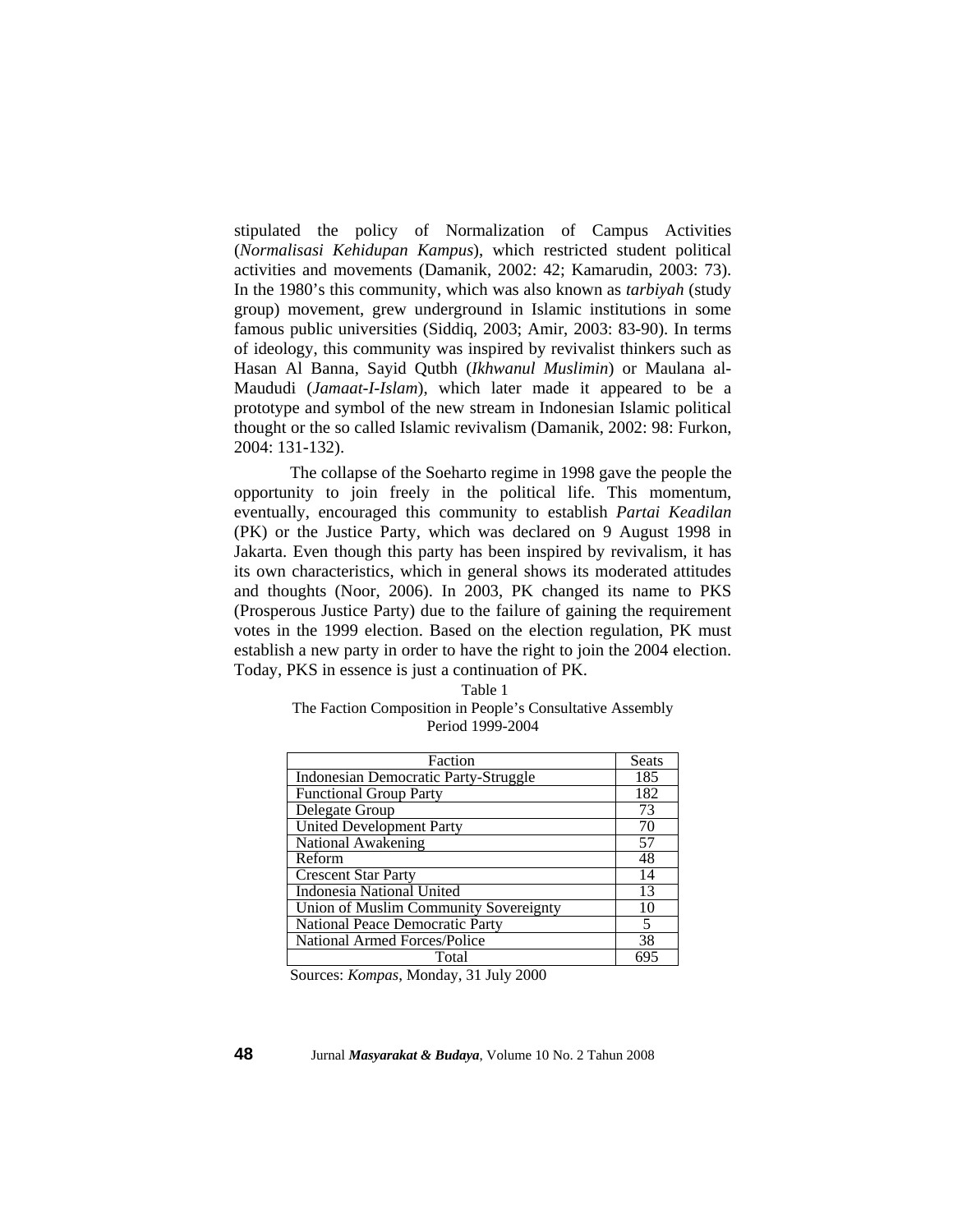# *a. PKS' Perspective toward Values of pluralism*

 The main reason for committing to pluralism in PKS point of view is Islamic teachings, which encourage every Muslim to value the differences between people. Moreover, Al-Qur'an also teaches every Muslims to respect the rights of non-Muslims, to spread out tolerance and to do justice for all the people (Burhanuddin, 2004: 69-78). Furthermore, Prophet Muhammad has taught during his life, about the willingness to sacrifice for the community, in a patriotic sense (Saksi, 2003). The party reflects its position in its official documents, that is in *Anggaran Dasar dan Anggaran Rumah Tangga* (the Statutes Association and the Roles of Association) and *Prinsip Dasar* (the Basic Principles). The statutes and the rules of association of this party clearly acknowledge the existence of Indonesia as a plural nation, which consists of more than one religion (five official religions) and hundred of ethnic groups. While in the Basic Principles it is stated that:

> *"National unity is a fundamental principal for developing a nation which is naturally heterogenous. Toward such a principal various communities inside the nation can be united, in the spirit of fraternity and togetherness."*(PK Basic Principles, 1999)

Moreover, still in the same official materials, this party also asserts that its main interest is to propose the establishment of a state that can serve all Indonesian interests, regardless religious or ethnic background. In other words, the purpose of the state must be devoted to all of the Indonesian people, and not only the Muslim community. It is also said that the purpose of the party is to create a new Indonesia, which able to provide justice and prosperity, in God's favour, for all citizen (*The Statutes Association and the Roles of Association of Justice Party*, 1998). Furthermore, it is also said that the existence of the Justice Party is to bring to reality the *Semangat Proklamasi* (*Proclamation Spirit)* and preserve sovereignty and unity (*The Statutes Association and the Roles of Association of Justice Party*, 1998). In this way, it shows the spirit of nationalism, but also acknowledges the patriotic value such as Proclamation Spirit, which is a "trade mark" for a nationalist-secular party.

## *b. Promoting Values of Pluralism*

 Beside of its full support to the nation state in the normative field, this commitment is also reflected in PK's political activities,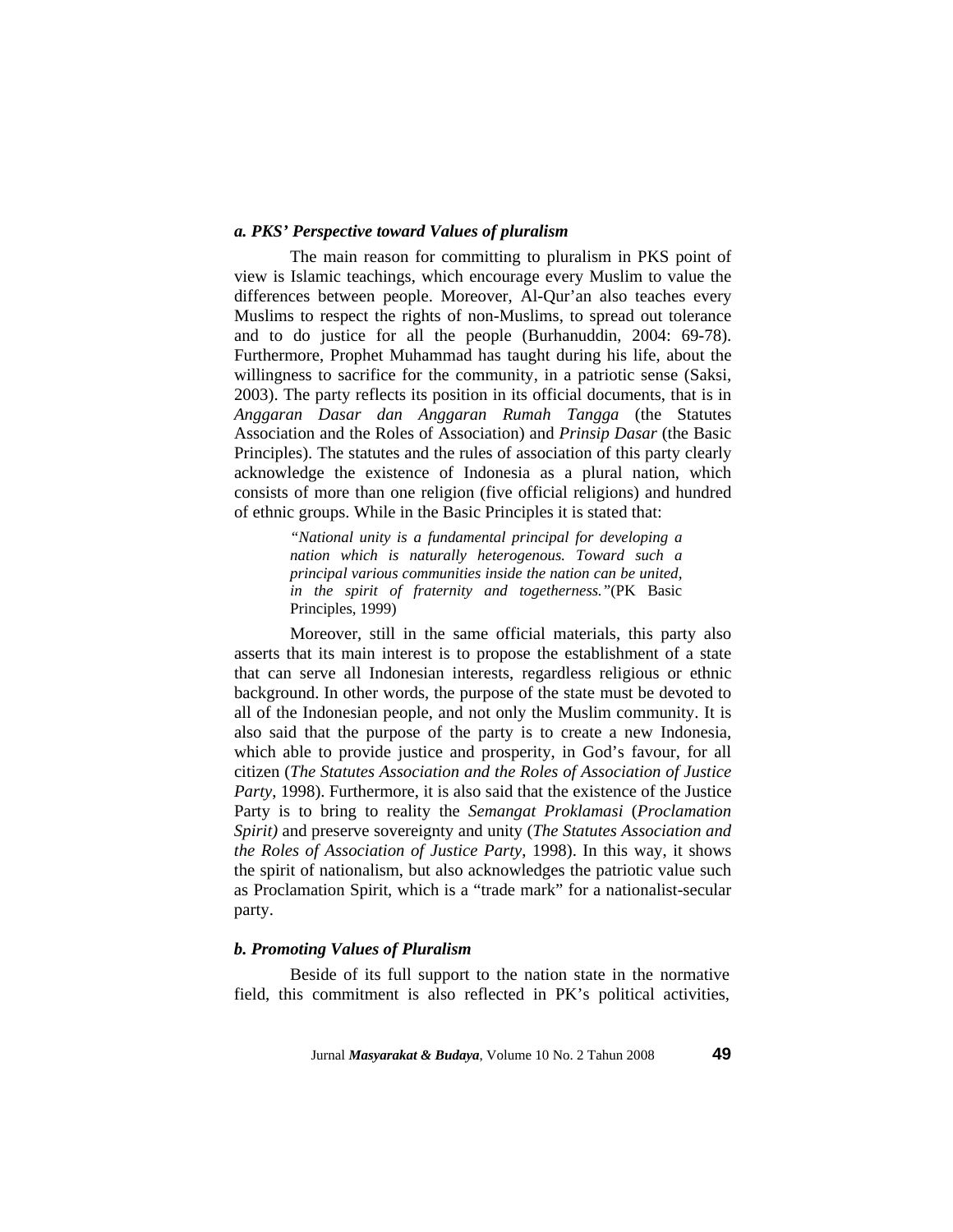particularly in the parliament. During early years of reform era, this party has displayed a non-exclusive attitude in the parliament. This was proved firstly when this party, together with the National Mandate Party (PAN), created Reform Faction (*Fraksi Reformasi*) in the Parliament. At that time, actually, some of the Islamic parties, that is – the *Ummat* Awakening Party (PKU), United Party (PP) and *Ummat Nahdatul* Party (PNU), which later established *Ummah* Sovereignty Fraction (FDU) – had offered Justice Party to create a sort of Muslim Faction (see table 1). However, as an Islamic party, the Justice Party eventually did not accept such proposal and preferred to create a faction with the PAN, which is a non-Islamic Party, has been known as the party that preferred *Pancasila* as their basic principle, and has a strong commitment to respect the values of pluralism (Maschab, 1998).

The Justice Party's commitment to pluralism can also be observed from their decision to propose the amendment of the 29<sup>th</sup> article of the Constitution, which was essentially different from the proposals that were offered by other Islamic Factions. The article itself, actually, is a crucial article for the whole nation, particularly, related to the existence of nation-state and the role of the state in religious affairs. Regarding to this condition, in general, the nation separated by two perspectives. One thought that the state should stay away from religious affairs as a private business; while others, on the other hand believed that the state has a moral obligation to deal with the religious activity to make sure that such matters would be carried out properly.

In the 2000 Annual Session, held by the People Consultative Assembly (MPR), there were four proposals made by factions for amending this article (see Table 2). Justice Party, under the Reform Faction's banner, proposed a "middle-way proposal" to amend the 29<sup>Th</sup> article, which consisted of the spirit of respecting plurality among citizens. In their proposal, the Justice Party struggled for the rights of other religious adherents, by adding one verse to this article that stated: *"Every religion's adherents are obligated to serve their religious teaching".* With this statement, the Justice Party clearly rejected the attempt to restate *Piagam Jakarta* (the Jakarta Charter) into the constitution.

The first reason is that the Justice Party believes that Indonesia is not a single-religious country. Moreover, they believe that the obligation to perform religious activities must be carried out by all citizen (Muslims and non-Muslims) based on the spirit of equality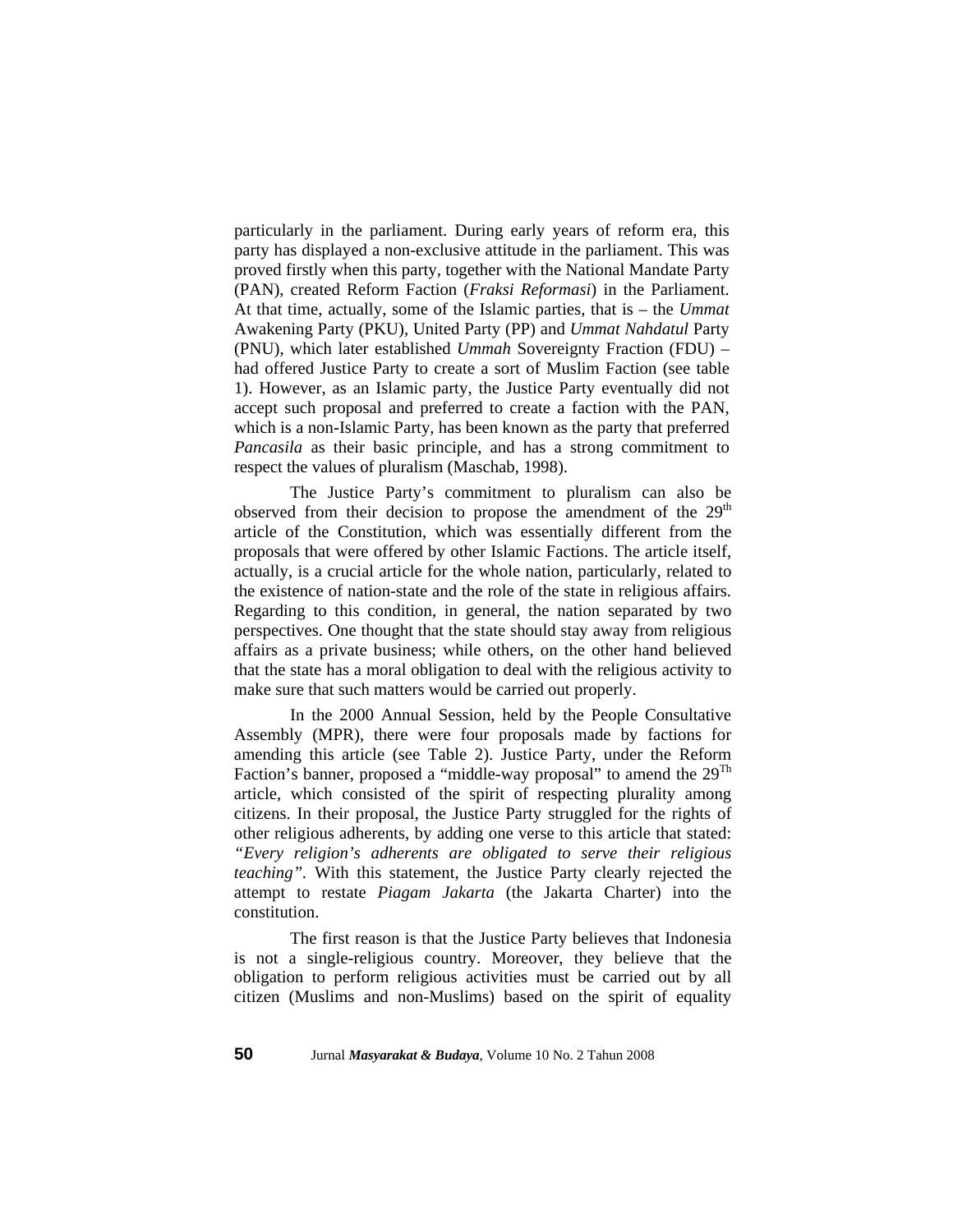(Panjimas, 2003). However, with such a statement it does not mean that the Justice Party has neglected Islamic values totally. Instead, the Justice Party considered that what has already been done by them was close to the basic principle of the Medina Charter, which was conducted by Prophet Muhammad, during his government in the 7th century. In fact, some members of this party believe that if this proposal had been successfully accepted, the opportunity to implement Islamic Law would be more open (Damanik, 2002: 248-249).

Table 2

| Verse 1<br>Indonesian Democratic<br>The stated based on The One<br>Party-Struggle, Golkar<br>Party, Delegate Group,<br>supreme God<br>Union of Muslim<br>Verse 2<br>Proposal<br>Community Sovereignty,<br>The state guarantees the freedom of<br><b>National Peace</b><br>the people to adhere a religion and<br>perform the religious services<br>Democratic Party,<br>National Armed<br>based on their religion and<br>Forces/Police<br>believes.<br>Verse 1<br>The stated based on The One<br>supreme God with the obligation<br>for adherents of Islam to<br>Proposal<br>United Development<br>implement the Islamic law<br>Party, Crescent Star Party<br>П<br>Verse 2<br>The state guarantees the freedom of<br>the people for adhering and<br>performing the religious services.<br>Verse 1<br>The stated based on The One<br>supreme God<br>Verse 2<br>The state guarantees the freedom of<br>Reform, National<br>Proposal<br>the people for adhering and<br>Ш<br><b>Awakening Party</b><br>performing the religious services<br>Verse 3<br>Every Religion adherents are<br>obligated to serve their religious |  | Proposal | <b>Supported Faction</b> |  |
|-----------------------------------------------------------------------------------------------------------------------------------------------------------------------------------------------------------------------------------------------------------------------------------------------------------------------------------------------------------------------------------------------------------------------------------------------------------------------------------------------------------------------------------------------------------------------------------------------------------------------------------------------------------------------------------------------------------------------------------------------------------------------------------------------------------------------------------------------------------------------------------------------------------------------------------------------------------------------------------------------------------------------------------------------------------------------------------------------------------------------|--|----------|--------------------------|--|
|                                                                                                                                                                                                                                                                                                                                                                                                                                                                                                                                                                                                                                                                                                                                                                                                                                                                                                                                                                                                                                                                                                                       |  |          |                          |  |
|                                                                                                                                                                                                                                                                                                                                                                                                                                                                                                                                                                                                                                                                                                                                                                                                                                                                                                                                                                                                                                                                                                                       |  |          |                          |  |
|                                                                                                                                                                                                                                                                                                                                                                                                                                                                                                                                                                                                                                                                                                                                                                                                                                                                                                                                                                                                                                                                                                                       |  |          |                          |  |
|                                                                                                                                                                                                                                                                                                                                                                                                                                                                                                                                                                                                                                                                                                                                                                                                                                                                                                                                                                                                                                                                                                                       |  |          |                          |  |
|                                                                                                                                                                                                                                                                                                                                                                                                                                                                                                                                                                                                                                                                                                                                                                                                                                                                                                                                                                                                                                                                                                                       |  |          |                          |  |
|                                                                                                                                                                                                                                                                                                                                                                                                                                                                                                                                                                                                                                                                                                                                                                                                                                                                                                                                                                                                                                                                                                                       |  |          |                          |  |
|                                                                                                                                                                                                                                                                                                                                                                                                                                                                                                                                                                                                                                                                                                                                                                                                                                                                                                                                                                                                                                                                                                                       |  |          |                          |  |
|                                                                                                                                                                                                                                                                                                                                                                                                                                                                                                                                                                                                                                                                                                                                                                                                                                                                                                                                                                                                                                                                                                                       |  |          |                          |  |
|                                                                                                                                                                                                                                                                                                                                                                                                                                                                                                                                                                                                                                                                                                                                                                                                                                                                                                                                                                                                                                                                                                                       |  |          |                          |  |
|                                                                                                                                                                                                                                                                                                                                                                                                                                                                                                                                                                                                                                                                                                                                                                                                                                                                                                                                                                                                                                                                                                                       |  |          |                          |  |
|                                                                                                                                                                                                                                                                                                                                                                                                                                                                                                                                                                                                                                                                                                                                                                                                                                                                                                                                                                                                                                                                                                                       |  |          |                          |  |
|                                                                                                                                                                                                                                                                                                                                                                                                                                                                                                                                                                                                                                                                                                                                                                                                                                                                                                                                                                                                                                                                                                                       |  |          |                          |  |
|                                                                                                                                                                                                                                                                                                                                                                                                                                                                                                                                                                                                                                                                                                                                                                                                                                                                                                                                                                                                                                                                                                                       |  |          |                          |  |
|                                                                                                                                                                                                                                                                                                                                                                                                                                                                                                                                                                                                                                                                                                                                                                                                                                                                                                                                                                                                                                                                                                                       |  |          |                          |  |
|                                                                                                                                                                                                                                                                                                                                                                                                                                                                                                                                                                                                                                                                                                                                                                                                                                                                                                                                                                                                                                                                                                                       |  |          |                          |  |
|                                                                                                                                                                                                                                                                                                                                                                                                                                                                                                                                                                                                                                                                                                                                                                                                                                                                                                                                                                                                                                                                                                                       |  |          |                          |  |
|                                                                                                                                                                                                                                                                                                                                                                                                                                                                                                                                                                                                                                                                                                                                                                                                                                                                                                                                                                                                                                                                                                                       |  |          |                          |  |
|                                                                                                                                                                                                                                                                                                                                                                                                                                                                                                                                                                                                                                                                                                                                                                                                                                                                                                                                                                                                                                                                                                                       |  |          |                          |  |
|                                                                                                                                                                                                                                                                                                                                                                                                                                                                                                                                                                                                                                                                                                                                                                                                                                                                                                                                                                                                                                                                                                                       |  |          |                          |  |
|                                                                                                                                                                                                                                                                                                                                                                                                                                                                                                                                                                                                                                                                                                                                                                                                                                                                                                                                                                                                                                                                                                                       |  |          |                          |  |
|                                                                                                                                                                                                                                                                                                                                                                                                                                                                                                                                                                                                                                                                                                                                                                                                                                                                                                                                                                                                                                                                                                                       |  |          |                          |  |
|                                                                                                                                                                                                                                                                                                                                                                                                                                                                                                                                                                                                                                                                                                                                                                                                                                                                                                                                                                                                                                                                                                                       |  |          |                          |  |
|                                                                                                                                                                                                                                                                                                                                                                                                                                                                                                                                                                                                                                                                                                                                                                                                                                                                                                                                                                                                                                                                                                                       |  |          |                          |  |
|                                                                                                                                                                                                                                                                                                                                                                                                                                                                                                                                                                                                                                                                                                                                                                                                                                                                                                                                                                                                                                                                                                                       |  |          |                          |  |
|                                                                                                                                                                                                                                                                                                                                                                                                                                                                                                                                                                                                                                                                                                                                                                                                                                                                                                                                                                                                                                                                                                                       |  |          |                          |  |
|                                                                                                                                                                                                                                                                                                                                                                                                                                                                                                                                                                                                                                                                                                                                                                                                                                                                                                                                                                                                                                                                                                                       |  |          |                          |  |
|                                                                                                                                                                                                                                                                                                                                                                                                                                                                                                                                                                                                                                                                                                                                                                                                                                                                                                                                                                                                                                                                                                                       |  |          |                          |  |
|                                                                                                                                                                                                                                                                                                                                                                                                                                                                                                                                                                                                                                                                                                                                                                                                                                                                                                                                                                                                                                                                                                                       |  |          |                          |  |
|                                                                                                                                                                                                                                                                                                                                                                                                                                                                                                                                                                                                                                                                                                                                                                                                                                                                                                                                                                                                                                                                                                                       |  | teaching |                          |  |

The Proposals for Amending the 29 Articles In the MPR Annual Session Year 2000

Jurnal *Masyarakat & Budaya*, Volume 10 No. 2 Tahun 2008 **51**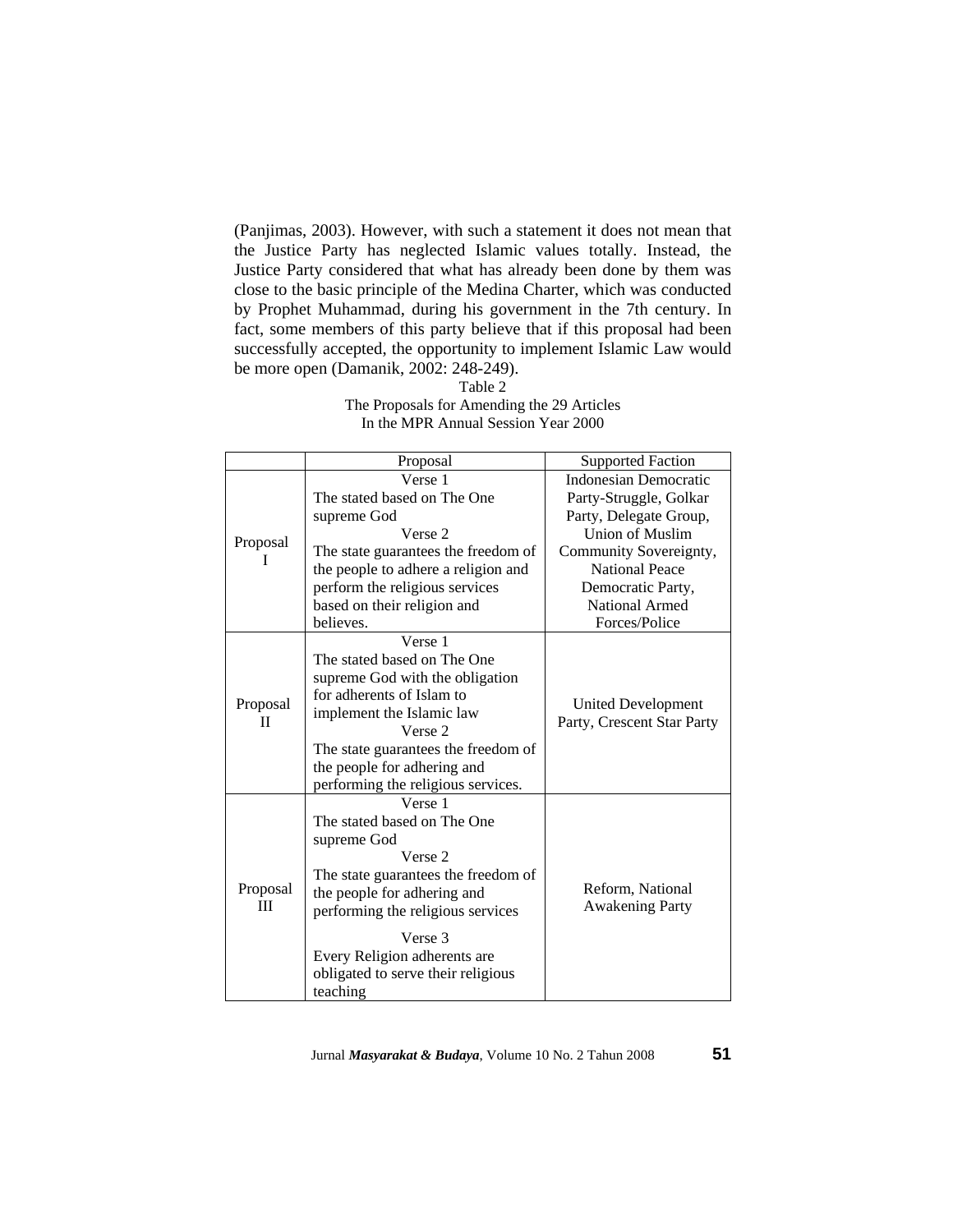|          | Verse 1                              |                           |
|----------|--------------------------------------|---------------------------|
|          | The state based on Belief in the     | Indonesia National United |
|          | One and Only God, Just and           |                           |
|          | Civilized Humanity, The Unity of     |                           |
|          | Indonesia, Democracy Guided by       |                           |
|          | the Inner Wisdom in the Unanimity    |                           |
|          | Arising Out of Deliberations         |                           |
| Proposal | Amongst Representatives and          |                           |
| IV       | Social Justice for the Whole of the  |                           |
|          | People of Indonesia                  |                           |
|          | Verse 2                              |                           |
|          | The state guarantees the freedom of  |                           |
|          | the people for adhering a religion   |                           |
|          | and performing the religious         |                           |
|          | services based on their religion and |                           |
|          | believes.                            |                           |

Source: Umar Basalim. *Pro Kontra Piagam Jakarta di Era Reformasi*. Jakarta: Pustaka Indonesia Satu, 2002: 123-126.

The attitude to collaborate with various groups is also revealed after this party changed its name to PKS. In the Local Election for Government Head (*Pilkada*) process, PKS showed its commitment to cooperate with other political parties. In this process, PKS put forward its candidates individually in several areas. However, in general, PKS formed alliances with parties that have different ideologies. In some areas, PKS even built a coalition with Christian parties such as Prosperous Peace Party (PDS). This attitude, according to the Chairman of Party Advisory Assembly (MPP) of PKS Hilmi Aminuddin, is a concrete implementation of pluralism. Aminuddin stated that:

> *"To nurture and maintain this nation's pluralism, we develop pluralism through pilkada. There are 48 pilkada coalitions with various political parties. Out of 48 pilkada, we won 40 pilkada together with our coalition partners…Even in Eastern Indonesia, PKS formed a coalition with PDS, a party whose majority elements are Christian".* (Suhartono, 2005)

This political attitude shows PKS's commitment in honouring pluralism at the practical level and acknowledgement of the political right of other groups to participate in the political arena.

# **4. Malaysia**

The important meaning of pluralism in the Malaysian context, generally relates to the existence of many ethnic groups (Malay,

**52** Jurnal *Masyarakat & Budaya*, Volume 10 No. 2 Tahun 2008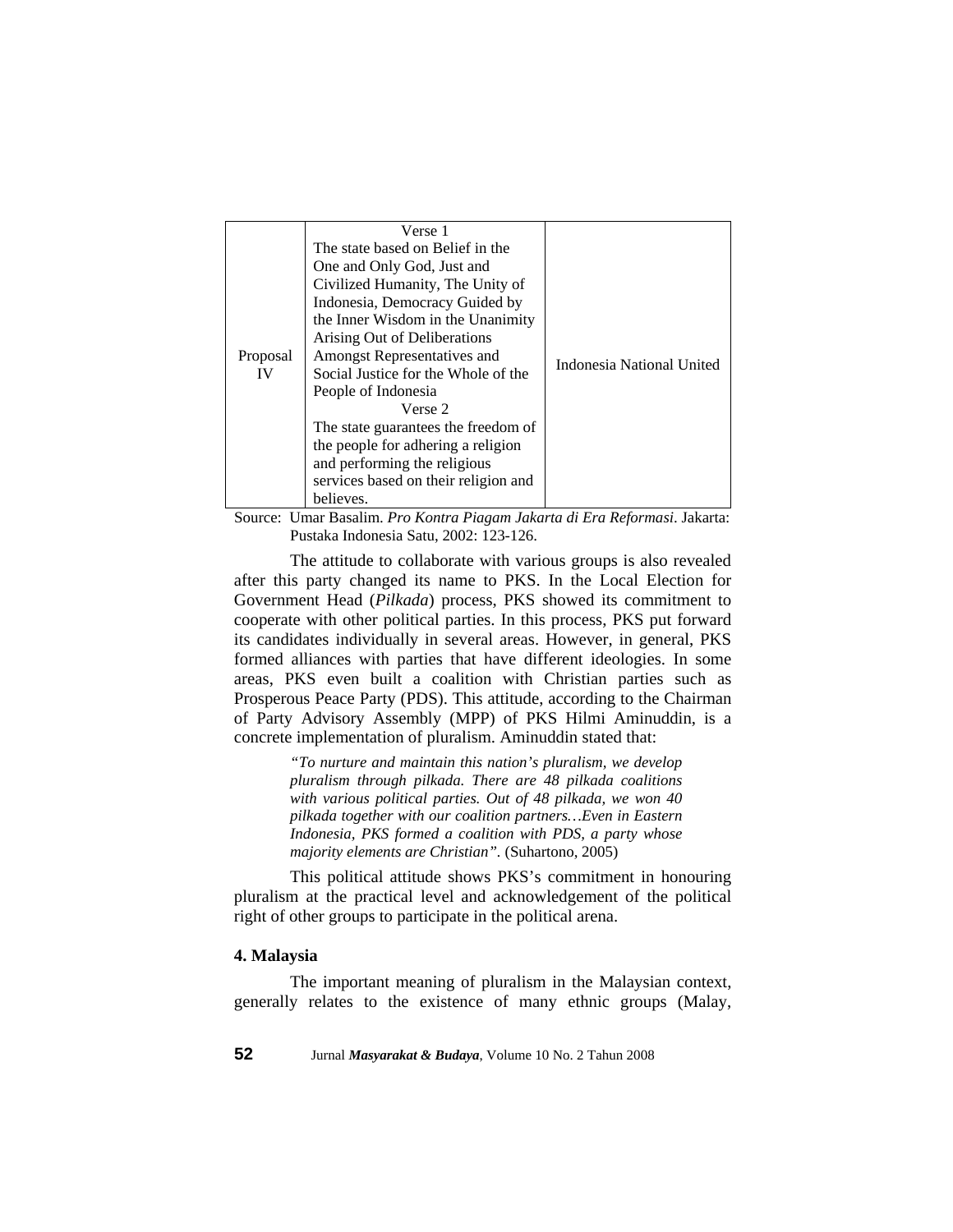Chinese, and Indian) and communalism consciousness in the society. Such conditions have become a main issue and problem for Malaysia since its independence. Unfortunately, from the perspectives of Islamic groups, the Malaysian Government seems to have not taken this matter seriously and even uses ethnicity or communalism as a "political commodity" for its exclusive advantages. Such attempts eventually result in not only creating divided community, but also creating a kind of discrimination, particularly for non-Malay communities. If such conditions were not well managed, from the Islamic organizations' point of view, this would become a dangerous threat for national unity. Therefore, the main concern of Islamic organizations is how to maintain and reduce communalism in the society by using Islamic values and provide an alternative Islamic system in governing the country based on the spirit of universalism and honoring pluralism. Moreover, Islamic groups believe, as a *rahmatan lil alamin* (mercy for the universe), Islam will lead the country to the national unity and ideal condition for society that is filled with the spirit of tolerance and justice values. In implementing their beliefs, Islamic communities, represented by some Islamic organizations, have exercised both cultural and structural approaches. In general, Islamic organizations use pluralism awareness as a critical points and alternative solutions for the Government's attitudes and policies. In the next explanation, dealing with some matters above, this part of this paper will describe two prominent Islamic organizations in Malaysia, which are the ABIM and PAS.

# **4.1.** *Angkatan Belia Islam Malaysia*

 *Angkatan Belia* Islam Malaysia (ABIM) was established on 6 August 1971 by some Islamic student leaders, mostly student leaders of the University Kebangsaan Malaysia (UKM) and institutions of higher education abroad. The main purpose of this organization is to spread Islamic teachings through Muslim students (Monutty, 1992: 78) and Malaysian society, which include creating an Islamic order for Malaysian society (Verma: 2002, 104).

 In the first decade (1971-1980), this organization used a "confrontation approach" to the Malaysian Government. The second president of ABIM Anwar Ibrahim (1974-1982) made this organization well known by the people and also government by his "Islamist" movements. After the 1980's, the main focus of this organization was to develop nation building together with other national elements in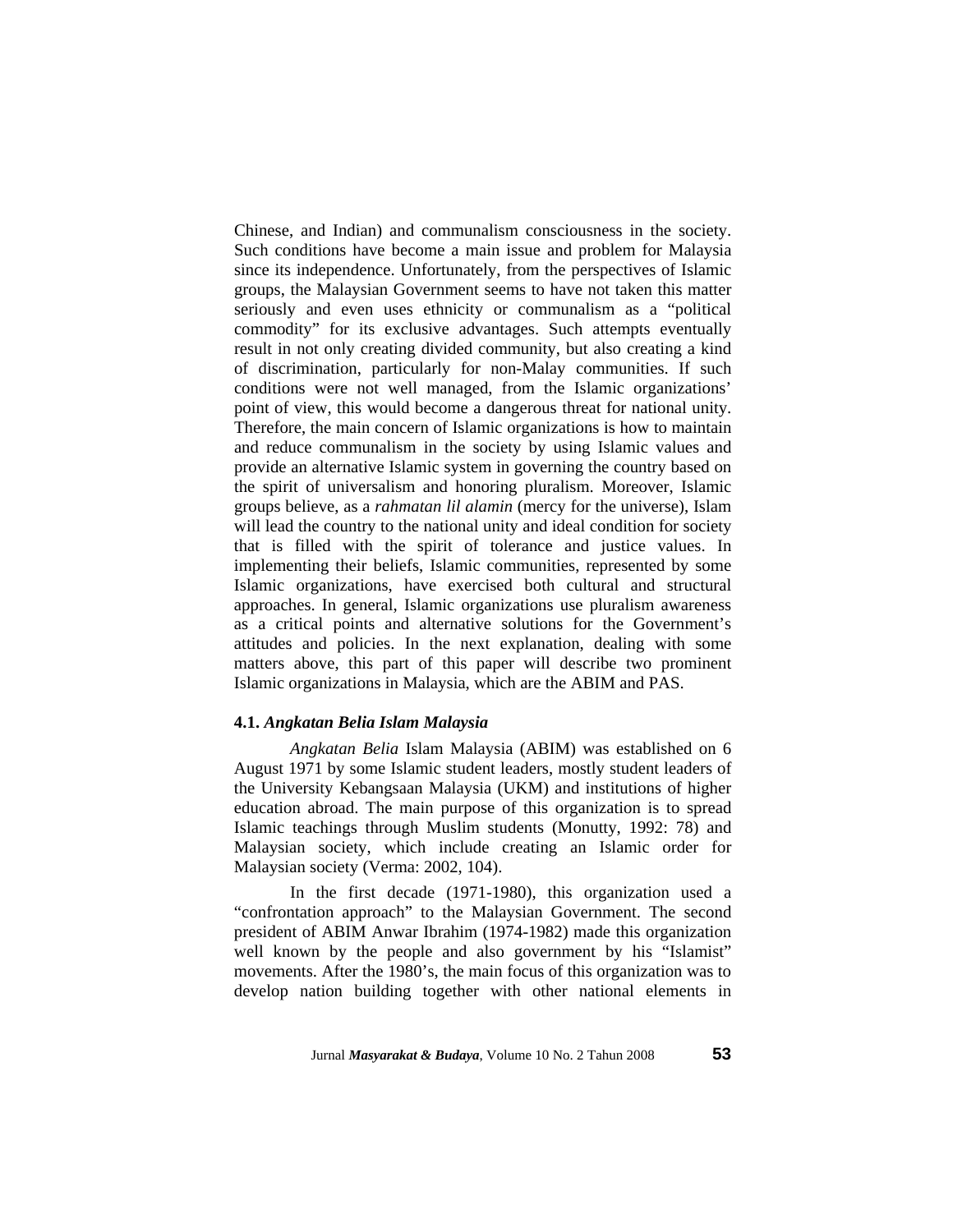Malaysia (www.abim.org.my). ABIM has proved itself as an Islamic charitable organization with high commitment to be independent from other institutions, particularly the government. In spreading of Islamic values, this organization has been also popularly known as an organization which uses cultural approach and peaceful *dakwah* (missionary work) in the spirit of Islamic methodology reform (Monutty, 1992: 79). In addition, although ABIM was influenced by Islamic revivalism in their thoughts, ABIM under the jargon *"We are tolerant and liberal"* (Anwar, 1999: 93) has developed tolerance attitude and rejected the kind of radicalism ways.

#### *a. ABIM's Point of View toward Pluralism*

 In terms of values of pluralism, ABIM regards these as one of the main values in this life that have to be noted by every Muslim. It is because plurality is a part of God's will (*sunnatullah*), and since every Muslim has to honor God's will, Muslims have an obligation to honor plurality. ABIM mentions that as a part of His will, God has created division among mankind into nations and ethnic groups, and called on its members to recognize one another (Risalah as quoted by Bakar, in Nakamura, Siddique and Bajunid, 2001: 65). It is clear that God, as stated by the Al Qur'an verse, obliges his followers to communicate and know other ethnic groups and make good relationship with them.

ABIM's main concern toward the values of pluralism in Malaysia lays in its ideal to release Malaysian society from the spirit of exaggerated communalism and enhance national integration based on spirit of understanding between ethnic groups. In ABIM's point of view, since the tendency of narrow-minded communalism has enhanced ethnic consciousness and sentiments among the people, Malaysia as a country is still essentially divided (Fadil in Monutty, 1992: 276). In fact, until now Malaysian national unity has been essentially still in the shadow of the danger of communalism. This condition eventually influences the process of national integration. In both cases, ABIM believes that inter-religious dialogue in order to promote ethnic equality is the best solution, not only to reduce the social-barriers between ethnic groups, but also to enhance national integrity based on mutual understanding. In ABIM's perspective, inter-religious dialogue is in line with the spirit of Islam. In fact, a good relation between people in the spirit of valuing pluralism has been demonstrated by the Prophet and through Islamic history, such attempts were not foreign in Islam.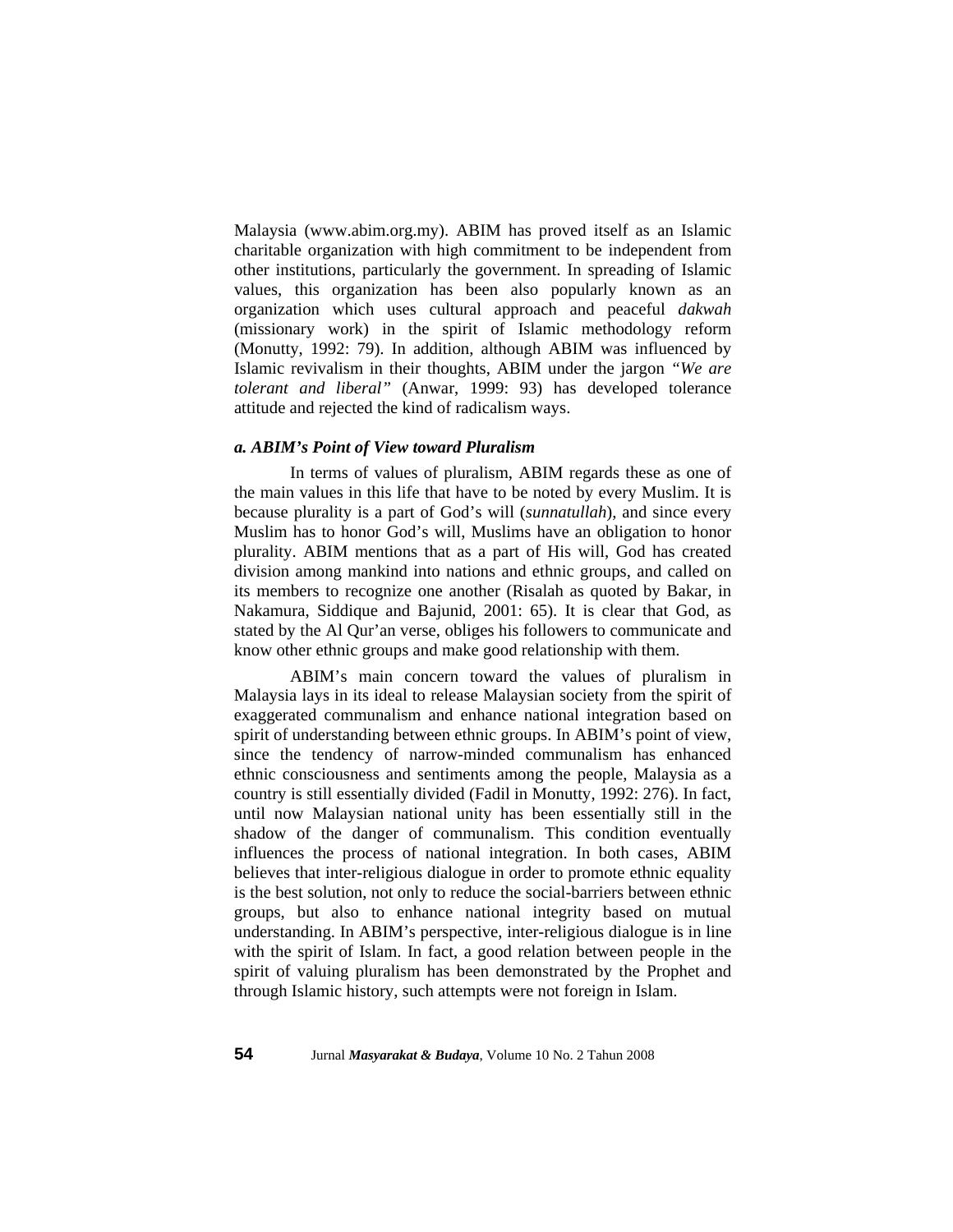# *b. ABIM's Attempts in Promoting Pluralism: Islam and Multicultural Dialogue*

Concerning the problems of national unity and creating an ideal society in line with Islamic perspectives, ABIM promotes ethnic equality and inter-religious dialogue, based on Islamic values and the spirit of valuing pluralism. Such concern has been pointed out, firstly in 1976 when ABIM's President Anwar Ibrahim in international *dakwah* seminar urged the Malaysian Government to consider applying Islamic teaching entirely to take care many problems that faced by country, including - and mainly - the ethnic problems (Risalah, *ibid*, 2001: 65). This statement was a response to Malaysian Government's attitudes, which sometimes manipulated Islam for its exclusive interests, particularly to legitimate certain race and gain political interests. Based on this perspective, according to Monutty "ABIM has shown its displeasure with many UMNO leaders, who frequently claim that Malay equals Islam and Islam equals Malay" (Monutty, 1992: 169). It is because such a statement implies that Islam belongs only to the Malay and makes Islam has become the religion for the Malays only, and some of the people look at Islam and see racial prejudice. Thus, the Government's attitudes toward Islam and Muslim community, in ABIM opinion, are not only contradicting with the spirit of universalism in Islam, but also have endangered national harmony, because Islam has become a barrier between Muslim and non-Muslim, and eventually between Malay and non-Malay.

Meanwhile, in its annual conference in 1979, still in the same concern ABIM's leaders propose the theme *"Islam as a solution to the problems of Multi-Racial Society".* On that conference, ABIM proposed the adoption of an Islamic solution to the nation's communalism as a part of restating both of universal nature of Islam and the failure of the Government efforts in solving communalism issues (Bakar in Nakamura, Siddique and Bajunid, 2001: 65-66). ABIM stated that a new ethnic adjustment was a must and through implementing the Islamic teachings ABIM thereby minimizing racial differences in the country. In addition, as a manifestation of such concept, during the 1980s, several ABIM leaders later went-out into the society to convey ABIM's commitment and solution and all at once open inter-religious dialog with non-Muslim and non-Malay communities.

ABIM's president, for instance, attended The Malaysian Methodist Church (MMC) in Kuala Lumpur to participate in inter-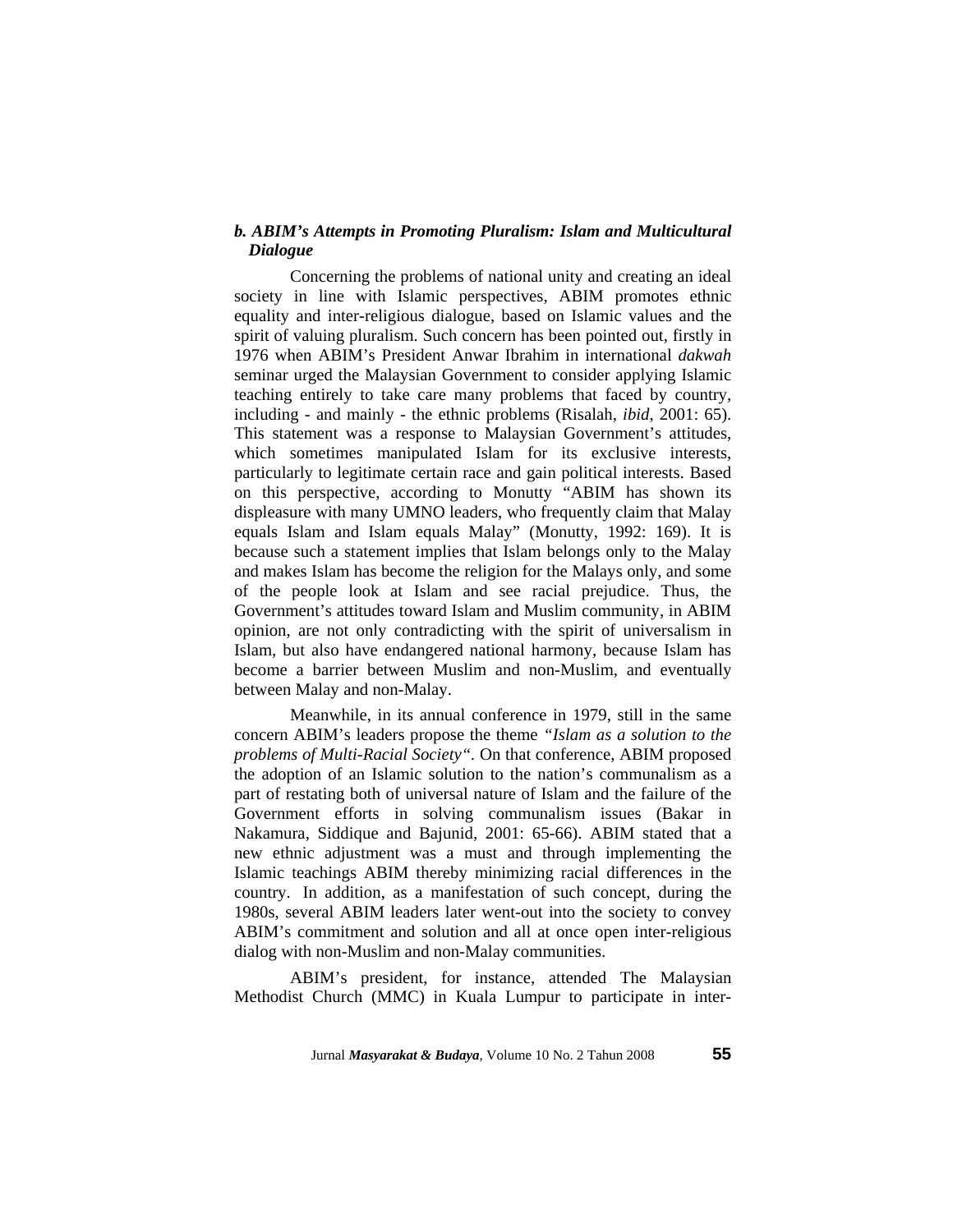religious dialogue, "Religious Tolerance in Plural Society" (Bakar in Ali, 1984: 155). Meanwhile, some ABIM's leaders also were present at  $17<sup>th</sup>$  Hindu Youth Convention, which represented one of the most important occasions of Malaysian-Indian Youth, to address this organization on the same topic. Even due to his speech in ABIM's annual meeting, Anwar was invited by non-Muslim and non-Malay political groups, the Democratic Action Party (DAP), to participate in its leadership seminar in the Cameron Highlands and sent representatives to several ABIM activities such as ABIM's Annual General Meeting (Bakar in Ali, 1984: 155). ABIM also joined in important inter-religious conference, with the theme "Partners with People of Other Faiths" organized by the Young Malaysian Christian Association (YMCA). In that occasion, ABIM emphasized that all religions should come together in reducing dishonesty. Moreover, ABIM also stated that the principles of truth and justice for the sake of human welfare must be put as basic principles in establishing cooperation among religions. At that time, ABIM also regarded this conference as one of the important attempts to open new insights into understanding of pluralism. Osman Bakr, then secretary of ABIM, said that the importance of the conference was to cultivate a more genuine understanding among all religions in Malaysia. Furthermore, the responses given by non-Muslim organizations showed that ABIM movements have been considered seriously by those organizations (Bakar in Ali, 1984: 155).

Still in the spirit of open dialogues, ABIM has also established a good rapport with two influential social groups, ALIRAN (Social Reform Movement) and CAP (Consumer Association of Penang), which have members mostly from non-Malay and non-Muslim ethnic groups. The leadership of both associations has expressed their confidence in ABIM as an Islamic movement, which can represent not only Muslims but others as well. For the last few years, ABIM and CAP have jointly organized several seminars relating to the issues of development, urbanization, housing and the ethics of consumerism. In the current period ABIM also has an annual program, which is called "Islamic Outreach" as a part of *dakwah* program for non-Malay people. This program has demonstrated ABIM's dedication not only toward the Malay community but also for the non-Muslim community. For ABIM this program is a kind of self-reflection in maintaining an open-minded and inclusive organization. It is stated that: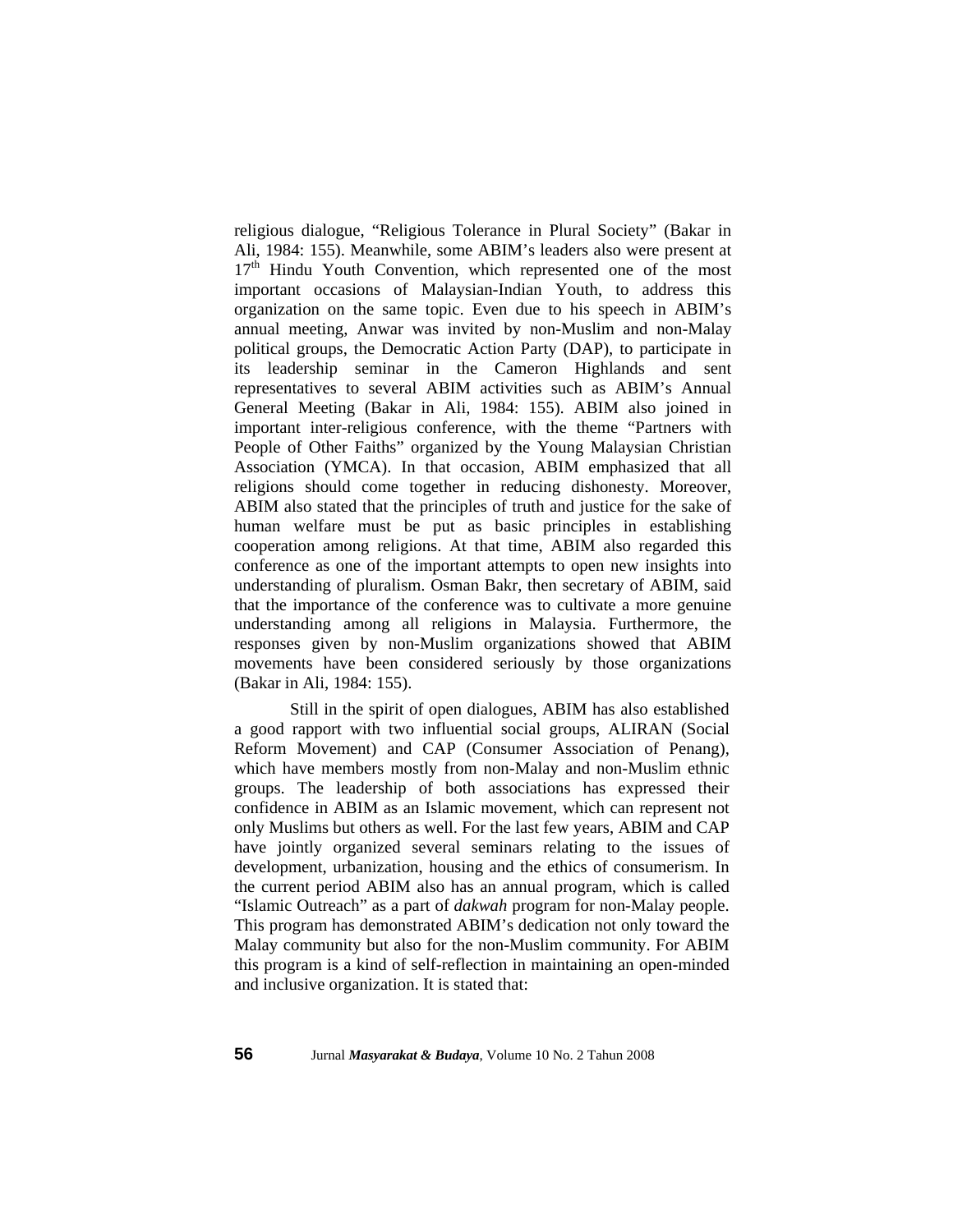*"The establishment of* dakwah *for non-Muslim is one of the proves of ABIM's equality movement.* Dakwah *program for non-Malay people as a continuation of Islamic outreach of ABIM is a program that definitely shows ABIM as a non-elitist group".* (Tahir, 1993: 12)

## **4.2.** *Parti Islam Se-Malaysia*

*Parti Islam Se-Malaysia* (PAS) was formed in 1951 by some members of the United Malay National Organization (UMNO) bureau of religious affairs under the leadership of Ahmad Fuad bin Hassan (www. parti-pas.org). This party registered as a political party in 1955, with the name *Persatuan Islam Se-Malaysia* in Penang and since then has become the main Islamic opposition party in Malaysia. In general the main reasons of this attitude that in PAS point of view, the government which led by UMNO, has paid less attention in creating state and society system based on the real Islamic teachings. Also, in PAS point of view, UMNO has failed in generating justice in the comprehensive meanings to all of citizen (Funston, 1980; Malhi in Hooker and Othman, 2003: 236-268; Mohammad, 1991). Led by pious Islamic leaders, particularly Islamic conservative scholars (*ulama/tok guru*), PAS has a commitment to implement Islamic teachings as a main principle of the party. As can be seen from its official document, the main objectives of the party is "*to struggle for the establishment of Islamic values and laws towards Allah's will and to defend an Islamic purity in society and government, and to preserve independency, and sovereignty of the state"***.** With such of those aims, this party demonstrated its commitment to form a kind of Islamic State (Verma, 2002: 107). Since 1982 this party has given priority to reformist Islamic goals. PAS' strength mainly lies in rural area and Islamic traditional villages and it has become the major party in Kelantan and Trengganu.

### *a. PAS and Its Point of View toward Values of Pluralism*

 Dealing with pluralism, as an Islamic party, PAS regards this ideal in line with the nature of Islam. PAS believes Islam promotes universal teachings that obligate its followers to treat humans equally. Islam comes to all human beings without any pretension to discriminate between individuals because of their cultural, racial or religious backgrounds. Thus, any discriminatory thoughts or attitudes, in PAS opinion, can be regarded as un-Islamic (Anti-*Tauhid*). Because of that teaching, PAS believes that the existence of the Islamic state will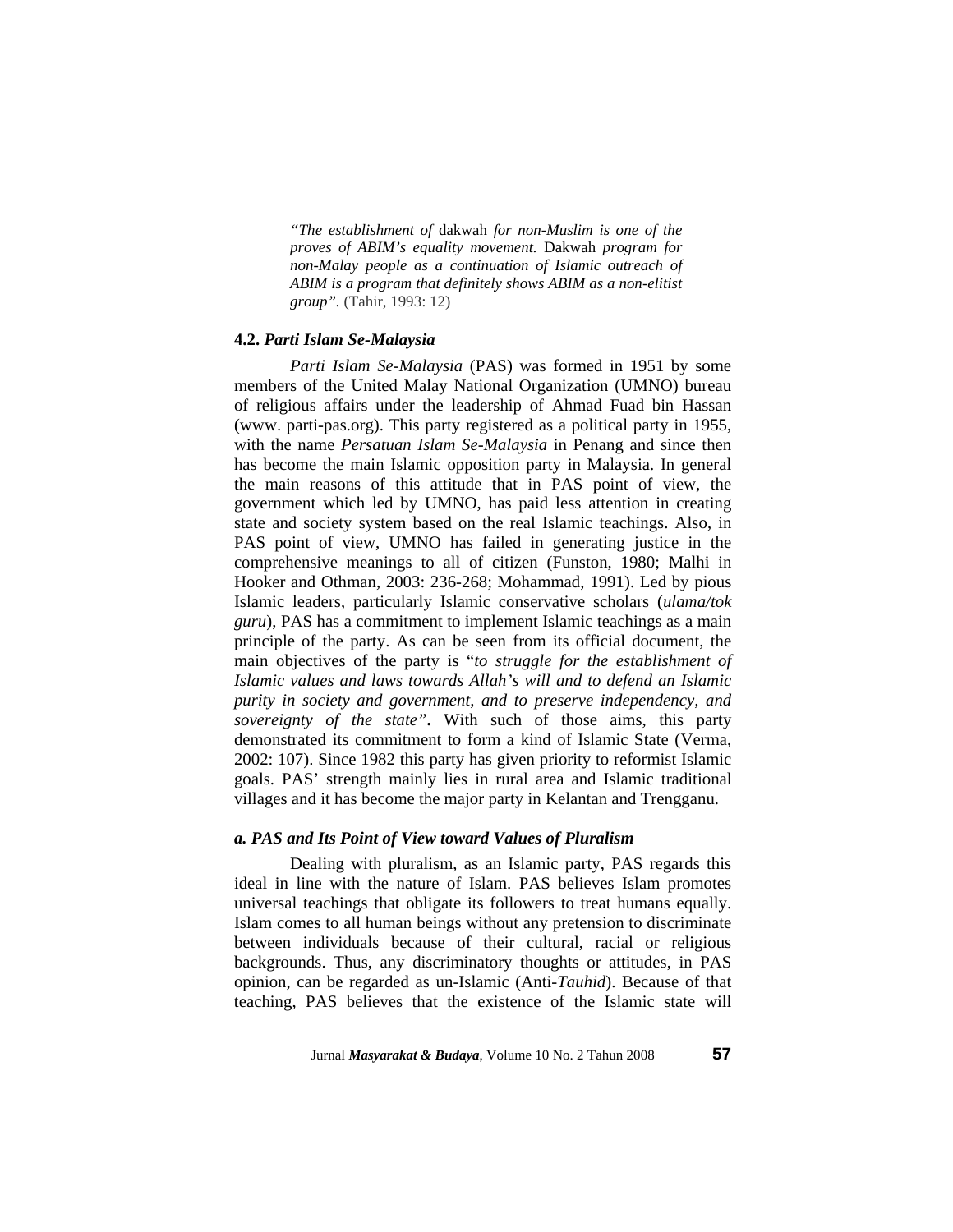guaranty the existence and even development of pluralism. In such a state the rights of the non-Muslim will be honored and protected following the example of the Prophet during his government in Madinah, and also other places such Egypt and Spain, during *Khalifah Islamiyah* (Islamic Empire) period where the existence of Coptic Christian and European was respectively protected (Bakar in Nakamura, Siddique and Bajunid, 2001: 67).

In the Malaysian context and in terms of state and civil relations, PAS' commitment to spread out values of pluralism derives from some reasons. *Firstly*, it is a response to government tendencies and policies that still use racial sentiments to reach some exclusive aims by maintaining ethnic consciousness. This condition will lead the country to a dangerous situation for national unity and also be unfavorable for Islam (Masrom, 1989: 35-36). *Secondly*, as pluralism is a part of Islamic teachings, PAS wants clearly to prove that the existence of Islam and its *ummah* (community) can be counted as the main part of supporting elements for pluralism. In this stance, PAS wants to prove that Islamic values are compatible with the values of pluralism. According to PAS' opinion, the struggle to create an Islamic state does not mean to ignore non-Muslim rights. As stated in PAS' official document:

> *"To struggle the rights and interests of Islamic society, without neglecting the obligation to conduct justice for all Malaysian people and establishing the harmony among communities in this state". (www.parti-pas.org).*

# *b. The Commitment in Promoting Values of Pluralism*

In reality, PAS' efforts toward promoting values of pluralism can be seen in some cases both at national and provincial levels. At least these kinds of efforts can be seen in two segments, *first* in terms of how PAS maintains its own government in states such as Kelantan; and *second* in terms of opposing Barisan Nasional (National Front) and creating "multicultural coalition" with non-Malay and non-Islamic groups. From these phenomena, PAS has actually been motivated not only by their religious interests, but also as a reflection of their political struggles to gain popular support from non-Malay citizens.

As a consequence of PAS' commitment in creating an Islamic state, its government in Kelantan State, where PAS has consistently been a winner since the 1980's, the state has adopted *Syari'ah* (Islamic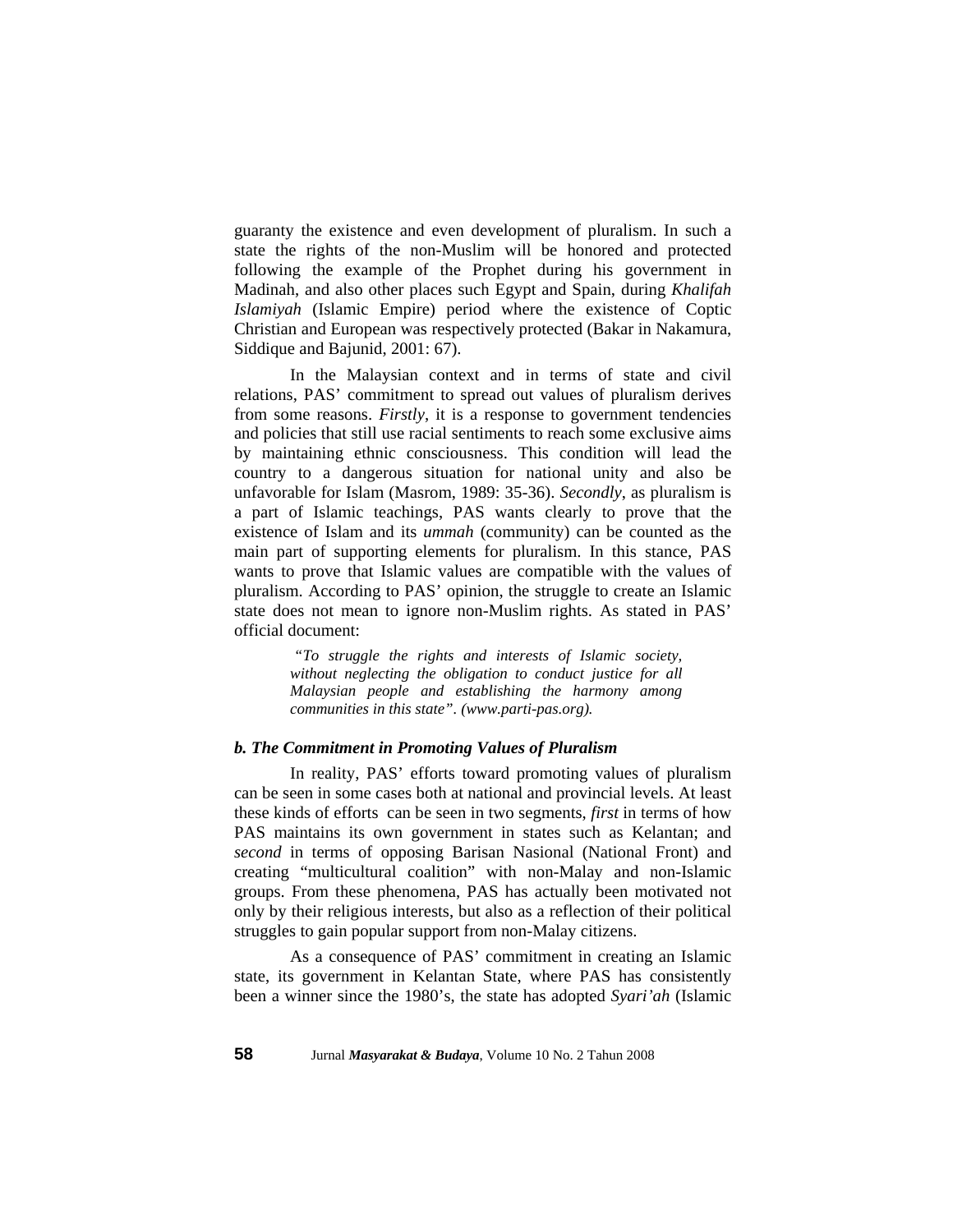Law) for some regulations and policies. However, under such circumstances, in general it does not discriminate between non-Muslim and non-Malay. Even PAS government since the beginning has emphasized that an Islamic government will guarantee the non-Muslim to do anything based on their interests and religious values. As a manifestation from such perspectives, PAS government in Kelantan has demonstrated their commitment in some actions. In, the religious context, only one year after Nik Azis was elected to rule Kelantan, he stipulated a policy for reconstructing a giant 30-metre statue of Buddha (Hiebert, 1999).

Moreover, applications for non-Muslim places of worship have been sympathetically received. PAS Government has also approved the use of Malay reserve land for the expansion of Chinese temples and school. Furthermore, it is also planning to build-a multicultural mosque that would incorporate Chinese, Indian and other influences (The Economist, 2000). In the educational sector, PAS Government in Kelantan raises its financial assistance for Chinese schools by getting more state money. In Trengganu, when PAS run the state government, it offered to 10 Chinese schools more than M\$260,000 to be used as they see fit. In the business sector, licenses for various business activities are said to involve less corruption than before. Government had also appointed non-Muslim liaison officers to offer the minorities links with the government (Cordingley, 2001). Based on those activities, PAS actually intends to prove that as a basis of their action they believe that with Islam as a way of life and a universal religion under Islamic regulations, Muslims and non-Muslims would have the opportunity to live side by side in a spirit of tolerance and in an atmosphere of friendship. Since there is no compulsion in religion as the Qur'an says, non-Muslims would be free to practice their faith. Their places of worship would be protected. Similarly, they too would not be prohibited from holding public office or engaging in economic activities, or from owning property (Bakar in Nakamura, Siddique and Bajunid, 2001: 66).

In terms of political struggle, PAS' willingness to join with Front Nasional (National Front) reflected its good will in enhancing understanding between Muslim and non-Muslim groups. In the current time, PAS is not only more assertive in championing the cause of Islam, but also gives concern to build a new relationship with non-Islamic segments of the Malaysian population. It particularly has started in a big way to draw links with non-Muslim Chinese and Indians by attending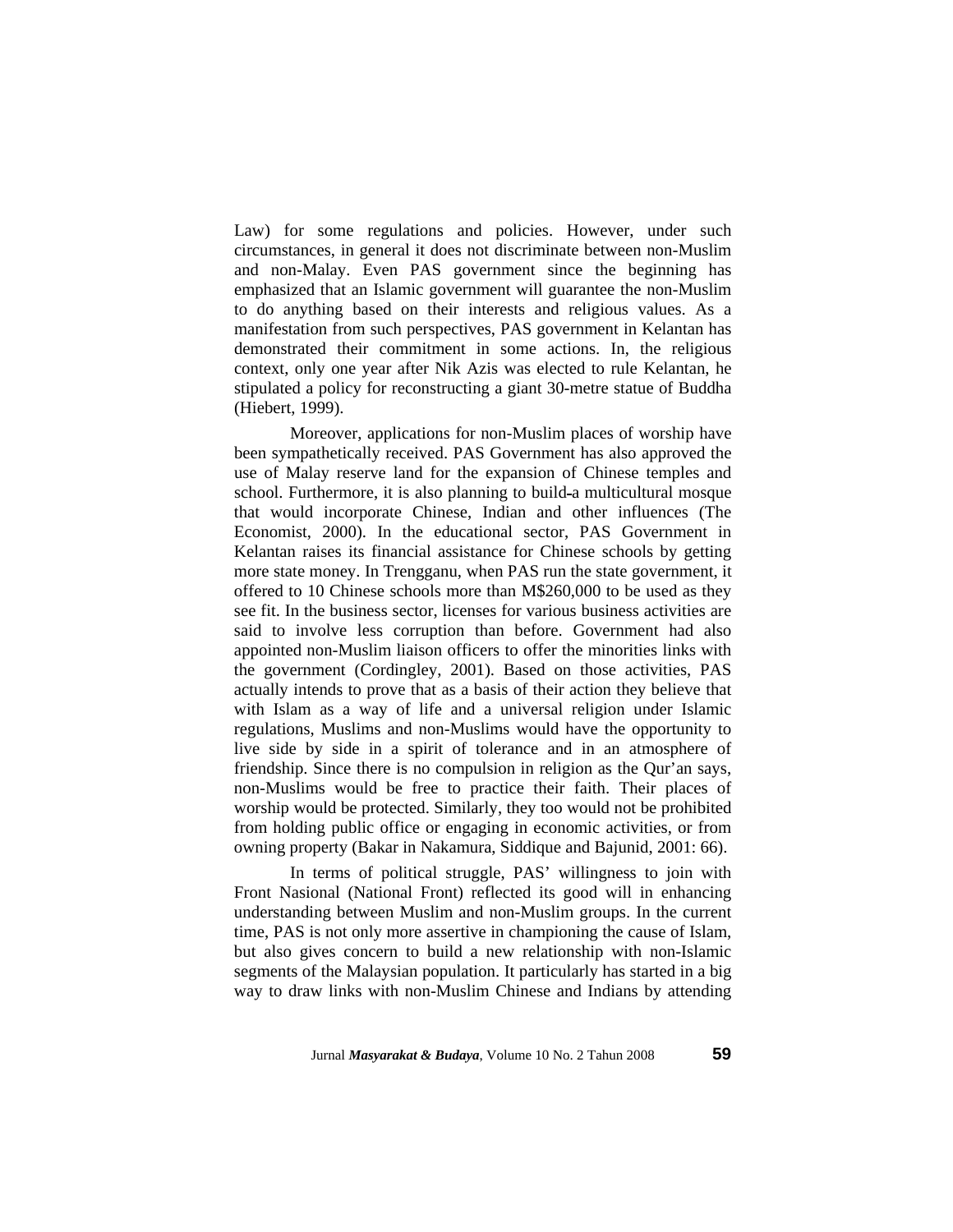their functions and explaining the Islamic political systems (Bakar, *ibid*, 2001: 68). As manifestation of this attempts, PAS has successfully build a close relation with DAP. For example, PAS now prints the Englishand Malay-language editions of the DAP' *Rocket* newspaper. Meanwhile *Harakah*, newspaper published by PAS, appear on alternate weeks, ensuring there is always an opposition voice on the streets. PAS Secretary-General Nasharudin Mat Isa says that the current political situation in Malaysia has changed to issues such as justice, denial of people's rights and demanding those rights rather than issues on ethnicities. And because both PAS and DAP have the same main concern, it is normal if our supporters are reading each other's newspapers. Meanwhile in the parliament, younger PAS and DAP members of Parliament are getting closer. They find each other "easier to work with." And this happened mainly because both sides feel the same interests and "threats". One young PAS Member of Parliament remarks: *"We are young and we realize we are in the same trench fighting the same war"* (Cordingley: 2001). In addition, PAS nowadays initiating the formation of the Chinese Consultative Committee in order to promote better relationships among muslim and non-Muslim.

## **5. Conclusion**

 Influential Islamic organizations in both Malaysia and Indonesia believe that Islam is in line with pluralism ideas and considers it as the basis of their actions in dealing with promoting pluralism. Those organizations, however, represent different Islamic streams. NU is the champion of traditionalist Islam in Indonesia, while ABIM is close to the modernist Islam, on the other hand PKS and PAS is representing a new stream in contemporary Islamic thinking that is called as neo-revivalist or moderate fundamentalist. Even though each organization has their own perspectives and sometimes conducts a different path in political activities, for example in the case of supporting Megawati as a president in Indonesia that shows opposite stand between NU as a pro camp and PKS as an opposition, those organizations have similar concerns in pluralism and become an important element in developing civil society.

In relation to the pluralism, all of the organizations realize that diversity in their country is a main reason to spread tolerance and pluralism awareness to all the people. In Indonesia, the tendency of Islamic resurgence had been reckoned by NU as a potential threat of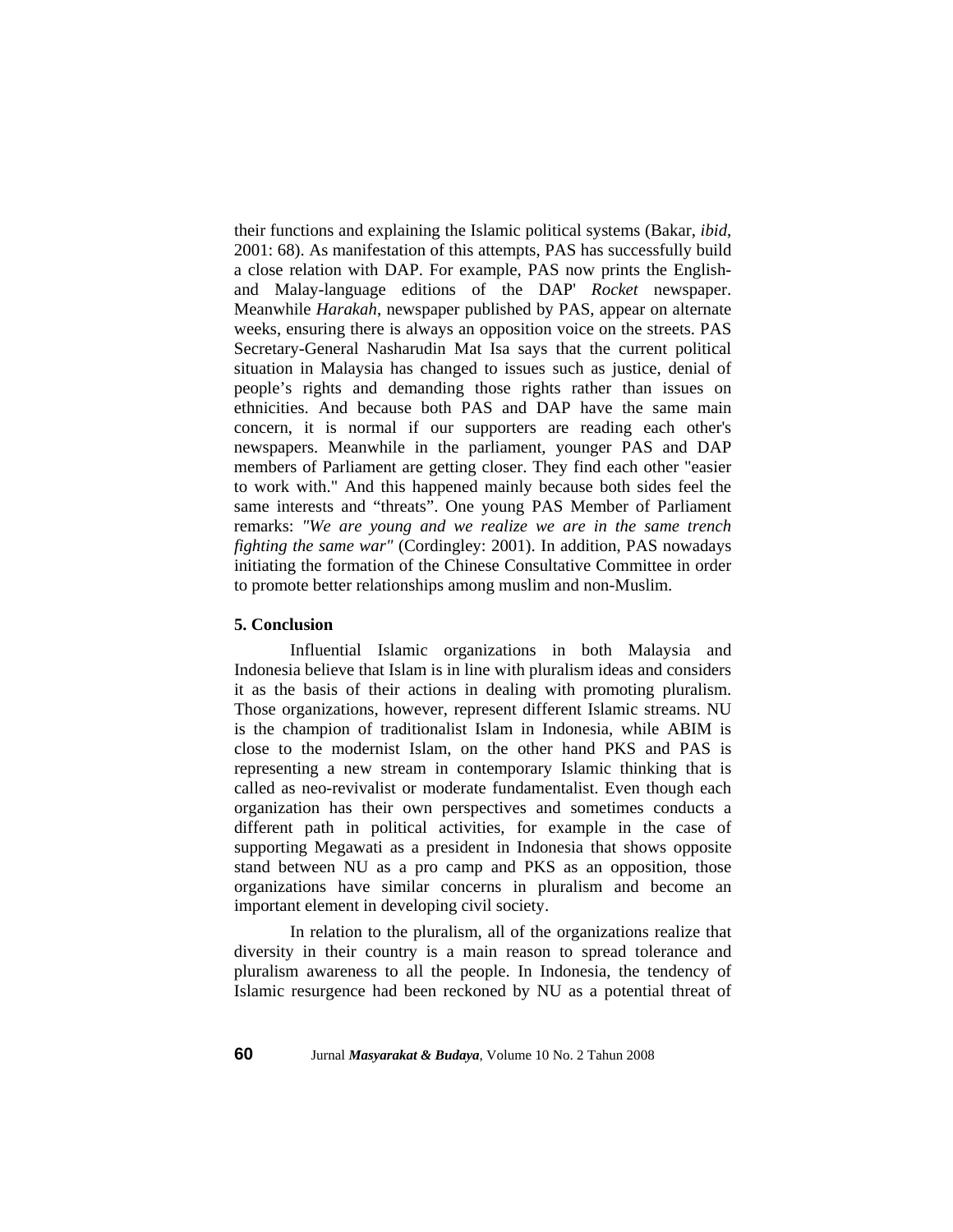national disharmony, and pushed this organization to mobilize Muslim to be more aware of it and suggest them Pancasila as a proper state principles for all Indonesian. On the other hand, PKS considers the diversity as a fact for Indonesia that should be regarded as a gift from the God and an opportunity for Muslims to prove the spirit of tolerance. As a consequence, NU and PKS have focused themselves on creating harmony and social equality. As a consequence, NU and PKS have focused themselves on upholding Pancasila and the constitution and trying to create harmony and social equality. While in Malaysia, the strong tendency of communalism and government's attitudes toward such matter are the main reasons of both ABIM and PAS in dealing with promoting pluralism. For this reason, both of the organizations have their main focuses in national unity, creating a new meaning of nationalism and making Islam as an alternative solution. Finally, in both countries, Islamic organizations use cultural and formal methods, which demonstrated many kinds of Islamic attempts in order to promote pluralism. Based on this evidence, Islamic organizations contributions' in promoting pluralism and civil society in Southeast Asia region cannot be denied.

## **Bibliography**

Amir, Zainal Abidin. 2003. *Peta Islam Politik Pasca Soeharto*. Jakarta: LP3ES.

- Anam, Choirul. 1985. *Pertumbuhan dan Perkembangan Nahdhatul Ulama*. Solo: Jatayu.
- Anwar, Zainah. 1999. *Islamic Revivalism in Malaysia: Dakwah Among The Students*. Kuala Lumpur: Pelanduk Publisher.
- Bakar, Mohammad Abu. 2001. "Islam, Civil Society and Ethnic Relation in Malaysia". In Mitsuo Nakamura, Sharon Siddique and Omar Farouk Bajunid. *Islam and Civil Society in Southeast Asia*. Singapore: ISEAS.
- -----------------------------. 1984. "Islam, Etnisiti dan Integrasi Nasional". In S. Hussain Ali. *Ethnicity, Class and Development in Malaysia*. Kuala Lumpur: Persatuan Sains Sosial Malaysia.
- Bakar, Osman. 2001. "Inter-Civilization Dialogue: Theory and Practice in Islam". In Mitsuo Nakamura, Sharon Siddique and Omar Farouk Bajunid, *Islam and Civil Society in Southeast Asia*. Singapore: ISEAS.
- Basalim, Umar. 2002. *Pro Kontra Piagam Jakarta di Era Reformasi*. Jakarta: Pustaka Indonesia Satu.
- Bruinessen, Martin Van. 1995. *Kitab Kuning, Pesantren, dan Tarekat: Tradisi-Tradisi Islam di Indonesia*. Bandung: Mizan.

Jurnal *Masyarakat & Budaya*, Volume 10 No. 2 Tahun 2008 **61**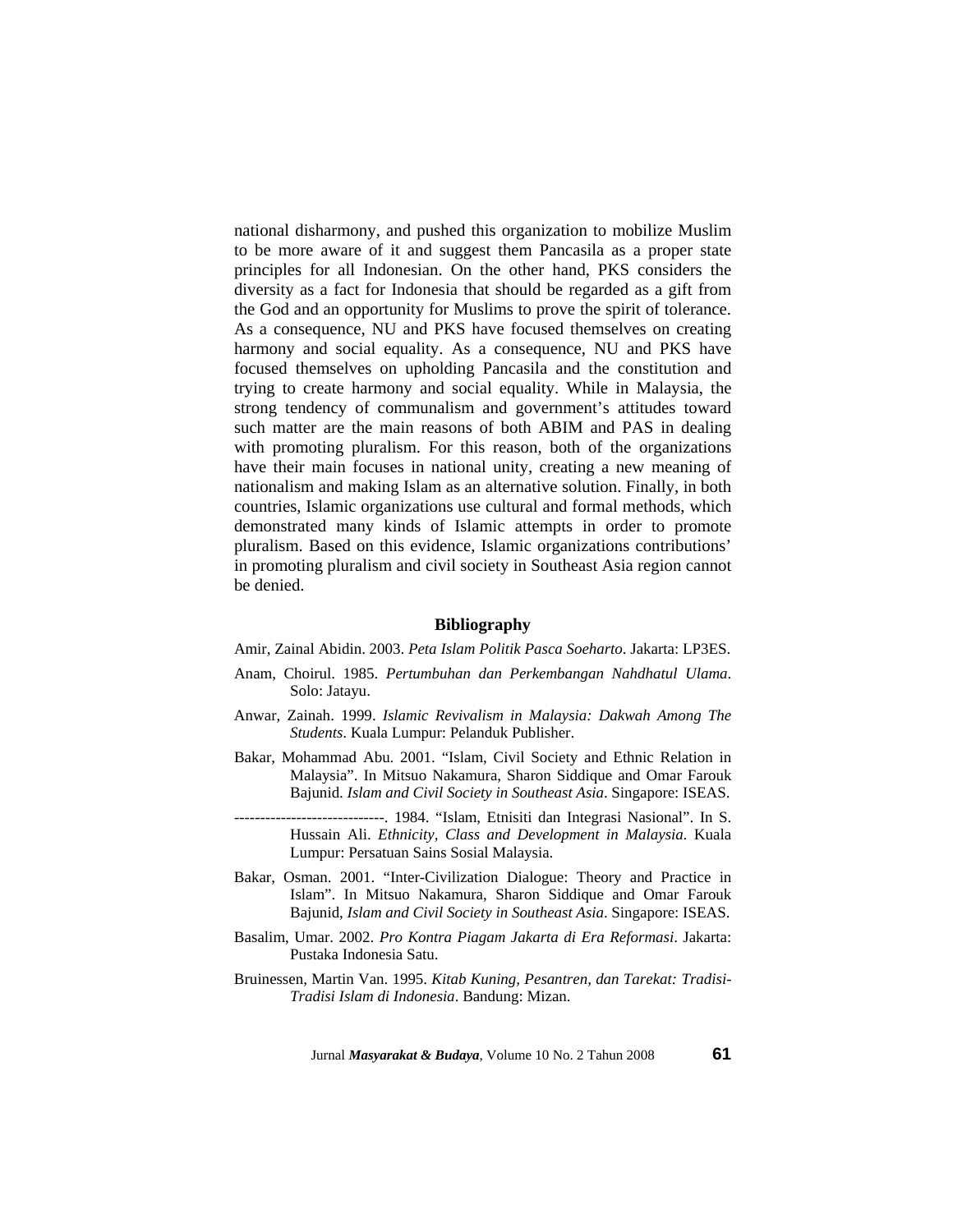- Burhanudin, Nandang. 2004. *Penegakan Syariah Islam Menurut Partai Keadilan*. Jakarta: Al-Jannah.
- Cohen, Jean L and Andrew Arato. 1992. *Civil Society and Political Theory*. Massachusetts: MIT Press.
- Cordingley, Peter. 2001. "Malaysia: Mahathir Dilema". In *Asia Week*, January  $26<sup>th</sup>$  2001, Hongkong.
- Culla, Adisuryadi. 1999. *Masyarakat Madan:. Pemikiran, Teori dan Relevansinya dengan Cita-Cita Reformasi*. Jakarta: RajaGrafindo Perkasa.
- Damanik, Ali Said. 2002. *Fenomen Partai Keadilan: Transformasi 20 Tahun Gerakan Tarbiyah di Indonesia*. Bandung: Teraju.
- Fadil, Siddiq. 1992. "Racial Harmony, the Islamic Formula", in Risalah (April 1977): 2. In Mohammad Nor Monutty. *Perception of Social Change in Contemporary Malaysia: A Critical Analysis of ABIM's Role and Its Impact among Muslim* Youth. Michigan: University Microfilm International.
- Falakh, Fajrul. 2001. "Nahdatul Ulama and Civil Society in Indonesia". In Mitsuo Nakamura, Sharon Siddique and Omar Farouk Bajunid. *Islam and Civil Society in Southeast Asia*. Singapore: ISEAS.
- ------------------, 1999. "Nahdhatul Ulama, Kebebasan Beragama dan Tantangan Oslo". In Marzuki Wahid, ed. *Geger di Republik NU Perebutan Wacana, Tafsir Sejarah, Tafsiran Makna*. Jakarta: Lakpesdam-Kompas.
- Funston, John. 1980. *Malay Politics in Malaysia, a Study of UMNO and PAS*. Kuala Lumpur: Heinemann Educational Books.
- Furkon, Aay Muhammad. 2004. *Partai Keadilan Sejahtera, Ideologi dan Praktis Politik Kaum Muda Kontemporer*. Bandung: Teraju.
- Giddens, Anthony. 1989. *Sociology*. Cambridge: Politiy Press.
- Hiebert, Murray. 1999. "Man of Faith". *Far Eastern Economic Review*, July 1st Hong Kong.
- J*ustice Party Basic Principles*. 1999. Jakarta: Dewan Pimpinan Pusat Partai Keadilan.
- Kamaruddin. 2003. *Partai Politik Islam di Pentas Reformasi, Refleksi Pemilu 1999 untuk Pemilu 2004*. Jakarta: Visi Publishing.
- Keane, John, ed. 1988. *Civil Society and The State*. New York: Verso.
- Leifer, Michael. 1995. "The Challenge of Creating a Civil Society in Indonesia". In *The Indonesia Quarterly*, Vol.XXIII, No.4. Jakarta: CSIS.

**62** Jurnal *Masyarakat & Budaya*, Volume 10 No. 2 Tahun 2008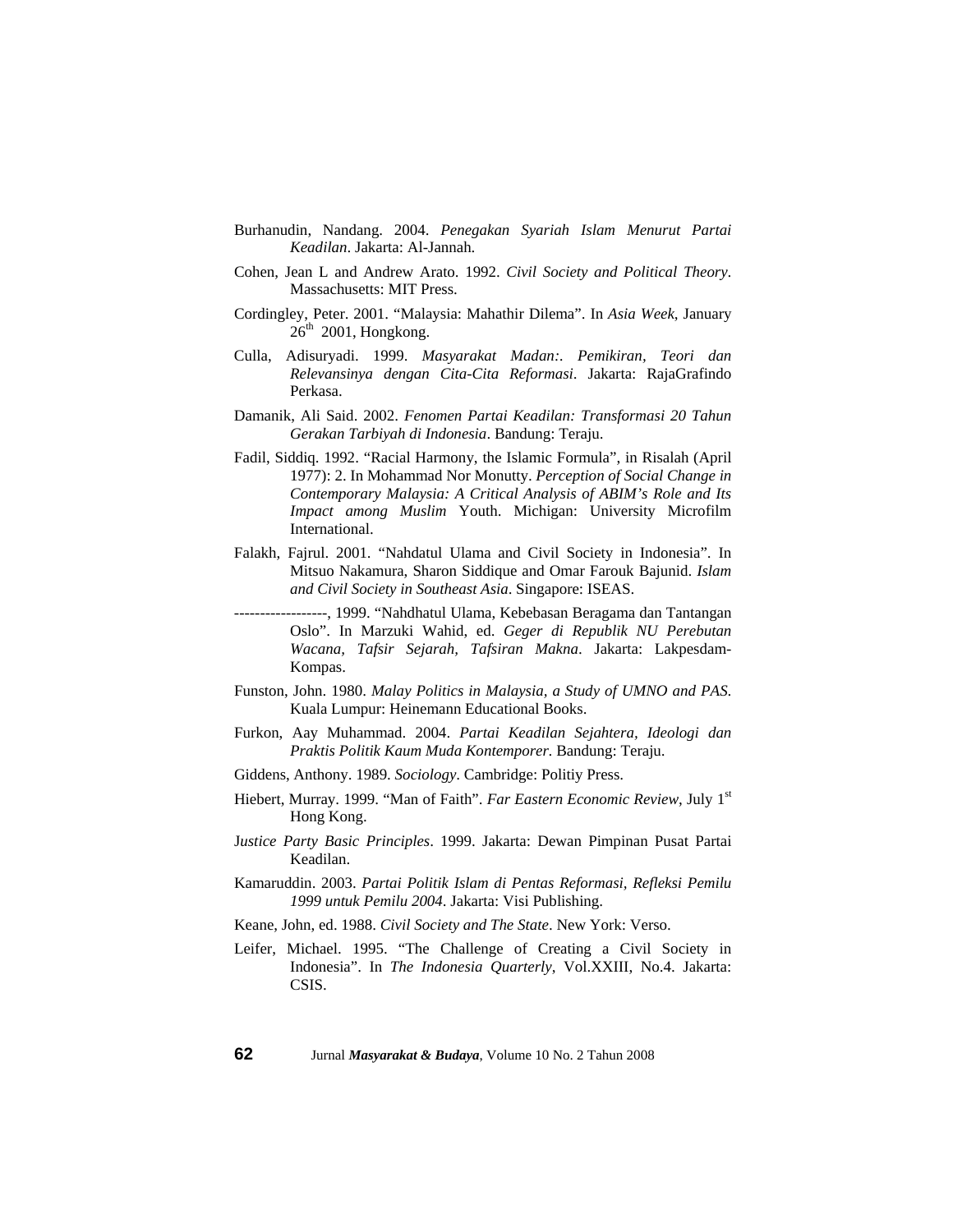- Luth, Thohir. 2002. *Masyarakat Madani: Solusi Damai dalam Perbedaan*. Jakarta: Mediacita.
- Madjid, Nurcholis. 1996. "Menuju Masyarakat Madani". in *Jurnal Kebudayaan dan Peradaban Ulumul Qur'an* No.2/VII/96. Jakarta: LSAF-PPM.
- Malhi, Amrita. 2003. "PAS-BN Conflict in the 1990s: Islamism and Modernity" in Virginia Hooker and Norani Othman, eds. *Malaysia: Islam, Society and Politics*. (Singapore: ISEAS).
- Marijan, Kacung. 1992. *Quo Vadis NU Setelah Kembali ke Khittah 1926*. Jakarta: Penerbit Erlangga.
- Maschab, Mashuri. 1998. *Anda Bertanya PAN Menjawab*. Yogyakarta: Dewan Pimpinan Wilayah Partai Amanat Nasional Daerah Istimewa Yogyakarta.
- Masrom, Baharudin Ali. 1989. P*olitik Melayu Abad 21*. Kuala Lumpur: D'Enterprise.
- Mohammad, Alias. 1991. *Malaysia's Islamic Opposition: Past, Present and Future*. Kuala Lumpur: Gateway Publishing House.
- Monutty, Mohammad Nor. 1992. *Perception of Social Change in Contemporary Malaysia: A Critical Analysis of ABIM's Role and Its Impact among Muslim* Youth. Michigan: University Microfilm International.
- Noor, Firman. 2006. *Moderate Islamic Fundamentalism in Indonesia, a Study of Political Thinking and Behaviour of the Prosperous Justice Party*. MA Thesis. Canberra: Australian National University.

*Panjimas*. 2003. No.11/1.

- Rahardjo, Dawam. 1996. "Agama dan Masyarakat Madani". In *Seri Dialog Kebudayaan: Agama dan Masyarakat Madani*. Jakarta: LSAF Kerjasama Kompas dan Paramadina.
- Ramage, Douglas E. 1995. *Politics in Indonesia: Democracy, Islam and Ideology of Tolerance*. London: Routledge.
- Risalah, Year 3, bil 3, 1976. In Mohammad Abu Bakar. 2001. "Islam, Civil Society and Ethnic Relation in Malaysia". In Mitsuo Nakamura, Sharon Siddique and Omar Farouk Bajunid, *Islam and Civil Society in Southeast Asia*. Singapore: ISEAS.
- Roche, Maurice. 2000. "Rethinking Citizenship and Social Movements: Themes in Contemporary Sociology and Neoconservative Ideology". Kate Nash, ed. *Readings in Contemporary Political Sociology*. Massachusetts: Blacwell Publisher.

*Saksi*, 2003. No. 5 Tahun VI.

Jurnal *Masyarakat & Budaya*, Volume 10 No. 2 Tahun 2008 **63**